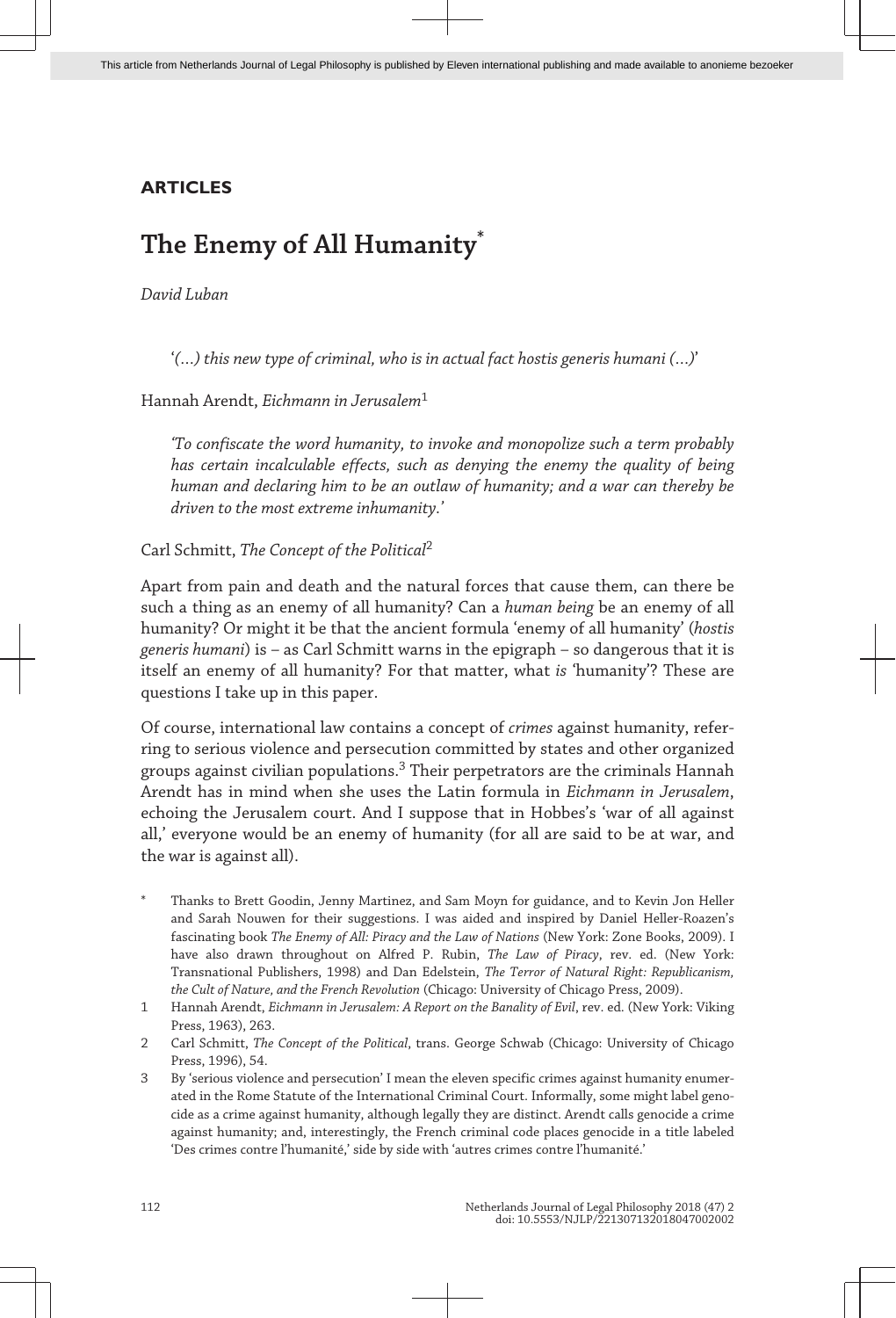But for most of its legal history, the label 'enemy of all humanity' applied solely to pirates. Pirate thefts have little to do with crimes against humanity in the modern sense. What makes pirates enemies of all humanity, and how did the semantic shift from piracy to atrocity come about? Are there conceptual features of piracy that map onto features of atrocity crimes? Or is the genealogy that traces modern international criminals back to ancient pirates a false trail? As we will see in the following section, that trail is a crooked one, including pirates, privateers, poisoners and assassins, bloodthirsty warriors, slave-traders, *génocidaires*, and torturers among its way-stations. Some writers assert that the true modern counterpart to piracy is terrorism, so that terrorists are today's enemies of humanity. $^4$  Could that be right? These too are questions I take up.

I will argue for an alternative genealogy: one that traces the enemy of humanity back to tyrants, not pirates. This conception, too, can run into the dangers Schmitt cautions against. During the French Revolution, the Jacobins used the label to justify summary executions of 'counterrevolutionaries' who, supposedly like tyrants, usurp lawful authority. $^5$  But I will argue that so long as we understand the enemy as a criminal, to be dealt with by fair trials and humane punishments – rather than as a military target or an outlaw – the metaphor poses no intractable danger. In the final sections, I will propose a conception of humanity as a normative ideal rather than a descriptive concept, and argue that this ideal lies at the very basis of international criminal law.

## **1 The strange career of the hostis generis humani**

#### *1.1 Pirates*

The Latin phrase is drenched in history, and before turning to the conceptual and philosophical questions it raises, we must examine that history. Here, as with so many moral concepts, genealogy is indispensable to philosophy. The story starts with Cicero.

Cicero's *De officiis* (On duties) takes the form of a letter to his son in an all-toofamiliar parent/child imbroglio. Cicero the Younger was studying in Athens, where he indulged in 'extravagant and riotous living.'<sup>6</sup> He wrote home for money, and a month later Cicero responded with *De officiis*, a chiding letter running to

- 4 Douglas R. Burgess, Jr., 'The Dread Pirate Bin Laden,' *Legal Affairs* (July/August 2005). [https://](https://www.legalaffairs.org/issues/July-August-2005/feature_burgess_julaug05.msp) www.legalaffairs.org/issues/July-August-2005/feature\_burgess\_julaug05.msp. Heller-Roazen tries to spell out the historical and conceptual connection between piracy and terrorism, but unlike Burgess, his aim is to criticize the concept of an enemy of all humanity, including its application to terrorists. Daniel Heller-Roazen, *The Enemy of All: Piracy and the Law of Nations* (Zone Books, 2009).
- 5 Alfred P. Rubin, *The Law of Piracy*, rev. ed. (Transnational Publishers, 1998), 15-16.
- 6 Translator's introduction to the Loeb Classical Library edition of *On Duties*, Walter Miller trans. (Cambridge: Harvard University Press, 1913), xiii. In a letter to Tiro, Cicero the Younger admits 'errors of my youth [that] have caused me so much remorse and suffering, that not only does my heart shrink from what I did, my very ears abhor the mention of it.' Cicero, *Letters* (Cambridge: Harvard Classics, 1909-14), Letter 34, http://www.bartleby.com/9/3/34.html.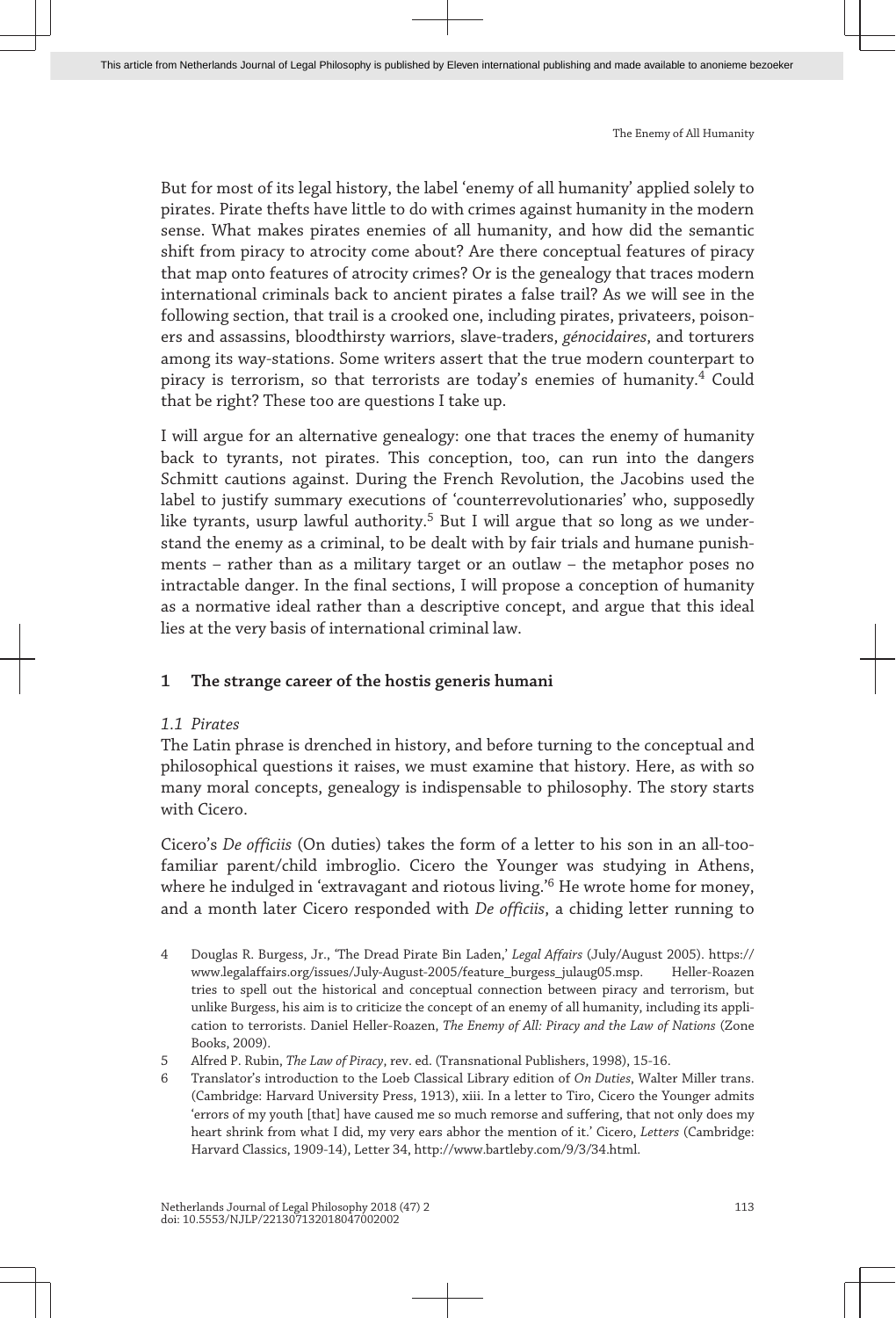hundreds of pages – any wayward student's nightmare letter from dad. Several sections, on youthful folly and the perils of pleasure-seeking, are obvious admonitions to the prodigal son, but the elder Cicero embeds them in a full-scale treatise on duties in three books, lavishly illustrated with examples drawn from the lives of eminent Romans.

Among them are duties of good faith and promise-keeping, not only in peaceable commerce but also in wartime between legitimate adversaries.<sup>7</sup> Although Cicero admits a few narrowly drawn exceptions, his views on promise-keeping are stern. For example, he praises Marcus Atilius Regulus, a general who was paroled by his Carthaginian captors, but then returned voluntarily from Rome to Carthage to undergo death by torture, because he violated his parole. Regulus kept his promise to his captors, and Cicero offers Regulus to his son as a model Roman.<sup>8</sup>

But the duty of good faith even in dealings with enemies has one conspicuous exception: the pirate. The pirate, according to Cicero, is the common enemy of all (*communis hostis omnium*), and with such an enemy 'there ought not to be any pledged word nor any oath mutually binding.'<sup>9</sup> You do not have to keep a promise you make to a pirate.

These are, I think, two distinct claims – the *common enemy claim* and the *no-promises claim*, by which I mean the claim that the pirate is excluded from the ranks of those with whom one makes binding promises. Cicero does not say why either is true, and on its face the no-promises claim seems irrational: it would make it impossible to ransom back hostages.<sup>10</sup> After all, if pirates know that ransom promises are worthless, they have little incentive to bargain or to spare their captives. Perhaps Cicero had in mind something like the modern 'no negotiating with hostage-takers,' as a way of undercutting piracy's business model. But he never says anything of the sort.

Daniel Heller-Roazen draws far-reaching conclusions from Cicero's no-promises claim: first, that Cicero's assertion that 'there ought not to be any pledged word nor any oath mutually binding' pronounces a duty, not merely a permission or suggestion, to deal with pirates in bad faith. Second, that it makes the pirate an exceptional figure who is outside all law, and indeed outside what Cicero calls the 'immense fellowship of the human species' – the domain of cosmopolitan morality, as we might say today.<sup>11</sup> After all, a duty not to deal with someone in good

- 7 Cicero, *De officiis*, 3.29.107, 385.
- 8 Weirdly, Cicero also offers the Regulus story as an example of how virtue is in fact expedient to us.
- 9 Cicero, *De officiis*, 3.29.107, 385. Cicero likewise described pirates as 'the common enemy of every race and nation' (*communem hostem gentium nationumque omnium quisquam omnium*) in his second oration against Verres, 2.5.76.
- 10 Grotius also thought Cicero's argument was unsound, though on different grounds. Hugo Grotius, *The Rights of War and Peace*, ed. Richard Tuck (Indianapolis: Liberty Fund, 2005), bk. 3, ch. 19, §§ III-V, 1537-39.
- 11 Heller-Roazen, *Enemy of All,* 18, 20-21. The phrase *immensa societate humani generis* is in Cicero, *De officiis*, 1.17.53.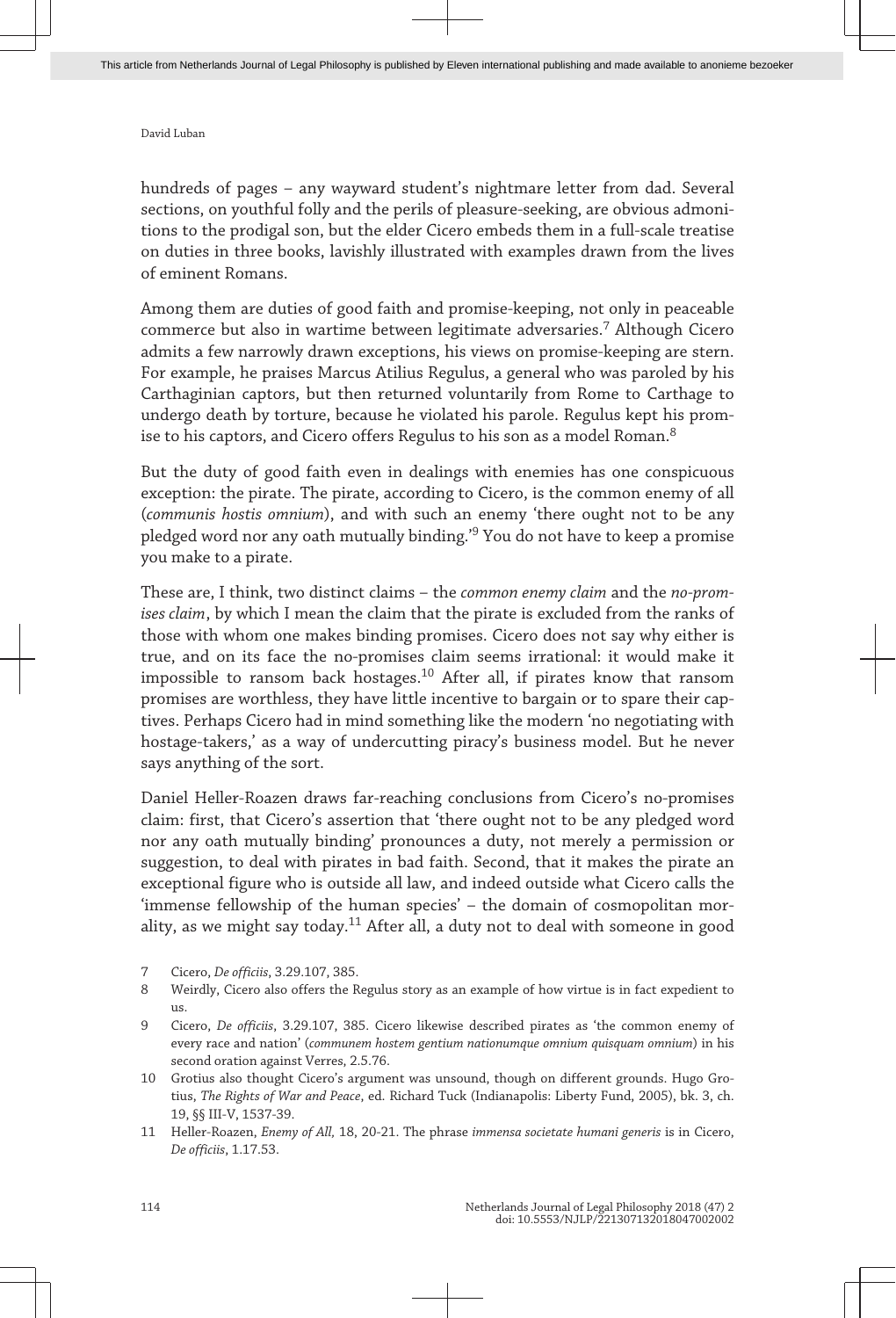faith treats them as an outcast from anything we could regard as a moral community. The no-promises claim might equally be called an *exclusion claim*.

The figure of human beings who are outside all law – outlaws, quite literally – plays an important (perhaps outsize) role in contemporary Continental philosophy, notably Giorgio Agamben's *Homo Sacer* and *State of Exception*. Agamben focuses not on the pirate but on a different figure who is outside all law: *homo sacer*, an obscure Roman legal category denoting a class of those condemned to death whom anyone can lawfully kill.<sup>12</sup> Agamben draws a line connecting *homo sacer* to the inmates of Nazi concentration camps, and then to Guantánamo prisoners whom the Bush administration declared to have no legal rights. All are thrust outside the protections of law due even to ordinary criminals, and all are therefore reduced from civil status to 'bare life.' For Agamben, the category of legal exceptions has metaphysical significance. Heller-Roazen, emphasizing that Cicero places pirates outside all law, raises a similarly metaphysical question about the enemy of all humanity: 'Who – or what – is a speaking, acting human being who must, for reasons of moral and legal principle, be excluded from the common domain of obligation that unites the many members of the species?'<sup>13</sup> To be clear: the pirate is not *homo sacer* under Roman law. But both are banished from the protection of law, and both are anybody's targets.

One might object that while this intense way of reading Cicero is possible, Cicero never says that pirates belong in a separate box from the rest of humanity. Perhaps we do not need to dig that deep to explain why Cicero called pirates the common enemy of all. The straightforward reading is Blackstone's: 'by declaring war against all mankind, all mankind must declare war against him [i.e., the pirate].'<sup>14</sup>

That reading explains the common enemy claim, but it does not explain Cicero's no-promises claim, and thus Heller-Roazen is undeniably on to something. By itself, enemy status would not exclude pirates from the obligations owed to military foes. Cicero writes, 'we have laws regulating warfare, and fidelity to an oath must often be observed in dealings with an enemy.'<sup>15</sup> Otherwise, truces and peace treaties would be impossible. Yet Cicero *does* exclude pirates from those obligations, and the puzzle is why. Let's consider some possibilities.

- 12 Giorgio Agamben, *Homo Sacer: Sovereign Power and Bare Life*, trans. Daniel Heller-Roazen (Stanford: Stanford University Press, 1998). Agamben also emphasizes the peculiar fact that *homo sacer* could not be sacrificed to the gods, so his killing is neither a criminal homicide nor a ritual killing: *homo sacer* is doubly excluded from both civil and religious law. *Homo Sacer*, 81-83. The religious aspect of *homo sacer* ('sacred man'), crucial to Agamben's analysis, is not relevant to our purposes. The concept of a person who could be killed but not sacrificed was apparently considered puzzling even in antiquity. *Ibid*., 72. In any case, Rome officially abolished human sacrifice in 97 BCE, and Cicero denounces the 'savage and barbarous custom of sacrificing men' as a practice foreign to the Roman religion of his day. Cicero, *Pro Marcus Fonteius* § 31.
- 13 Heller-Roazen, *Enemy of All*, 19.
- 14 William Blackstone, *Commentaries on the Laws of England*, 13th ed. (London: A Strahan, 1800), 71.
- 15 Cicero, *De officiis*, 3.29.107, 385.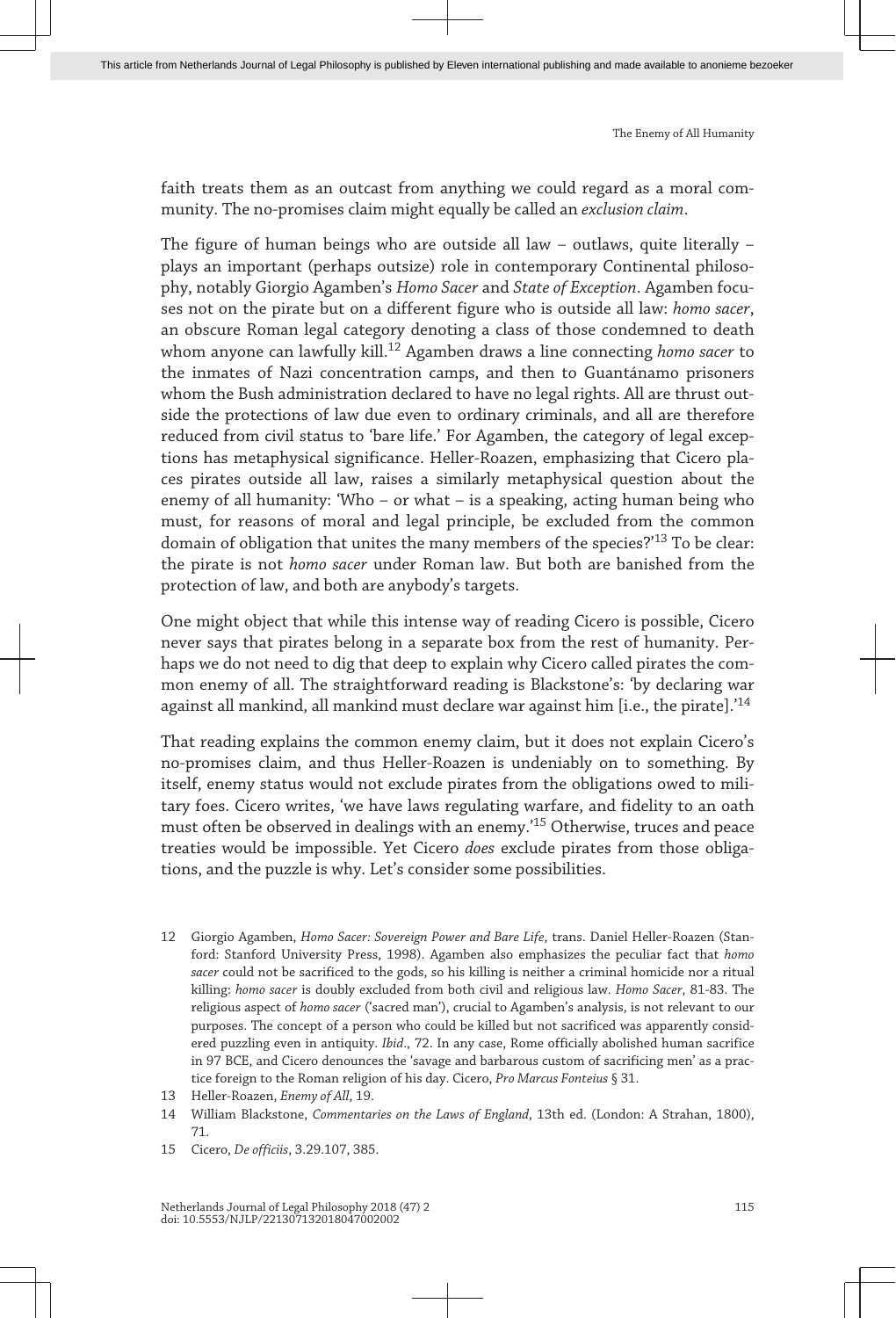Might it be that a pirate is an enemy (*hostis*) but not a lawful enemy (*perduellis*), a distinction Cicero draws: 'a pirate is not included as a *perduellium*, but is the common *hostis* of all'?<sup>16</sup> That reading might firm up the Agamben-like connection between ancient pirates and modern terrorists – after all, 'unlawful enemy combatants' is exactly how the Bush administration classified accused terrorists.

I doubt that Cicero's language can support conclusions about lawful and unlawful combatants, however. Although Cicero does introduce a concept of unlawful combatant status, there is no indication that *hostis* denotes an unlawful combatant while a *perduellis* is a lawful combatant. On the contrary, in a philological aside Cicero says the words are nearly synonymous (although he thinks *perduellis* is more accurate). And far from being someone to whom no obligations are owed, Cicero explains that the word *hostis* originally meant 'guest' – and hosts owe obligations to guests.<sup>17</sup> Second-century legal sources define a *hostis* as an adversary against whom Rome has declared war, which would make a *hostis* a lawful combatant. Those same sources explicitly distinguish the *hostis* from the pirate or brigand.<sup>18</sup> All this suggests that when Cicero called the pirate a common *hostis* of all rather than a *perduellis*, his word-choice was colloquial, not technical.<sup>19</sup> Probably all he meant is that rather than being an adversary of Rome (*perduellis*), the pirate is an adversary of any prey he can find (*hostis omnium*). Shortly we will see that the lawful/unlawful combatant distinction is important in later piracy law, but it does not explain why pirates must be excluded from the community of those with whom we must deal in good faith.

Why else might Cicero have thought that pirates are beyond the moral pale? What is the mysterious *X* (the 'heinousness factor') that distinguishes pirates from land-based depredators like highwaymen and kidnappers? One writer suggests that because the sea is an alien, hostile element to land-dwellers, and the confined spaces on board ship make it impossible to flee, violence at sea poses deadly

<sup>16</sup> Cicero, *De officiis*, 3.29.107, 385. Miller translates *perduellium* (the genitive of *perduellis*) as 'lawful enemy,' and Heller-Roazen uses Miller's translation. Lewis and Short's dictionary render *perduellis* as 'a public enemy, an enemy actually waging war against a country.' Charlton T. Lewis and Charles Short, *A Latin Dictionary* (Oxford: Clarendon Press, 1879), at http://www.perseus.tufts. edu/hopper/text?doc=Perseus%3Atext%3A1999.04.0059%3Aentry%3Dperduellis.

<sup>17</sup> Cicero, *De officiis*, 1.11.36-37, 39; 1.12.37-38, 39-41. Lewis and Short's dictionary describes '*perduellis*' as 'mostly anteclassical for the classical *hostis*.'

<sup>18</sup> Justinian, *Digest*, 49.15.24 (quoting Ulpian); 50.16.118 (quoting Sextus Pomponius). I used an on-line version of the *Digest*, based on S. P. Scott's 1932 translation, available at [https://](https://droitromain.univ-grenoble-alpes.fr/Anglica/D49_Scott.htm#XV) [droitromain. univ -grenoble -alpes. fr/ Anglica/ D49\\_ Scott. htm#XV](https://droitromain.univ-grenoble-alpes.fr/Anglica/D49_Scott.htm#XV) (accessed, January 9, 2019) See David Lloyd Dusenbury, 'Carl Schmitt on *Hostis* and *Inimicus*: A Veneer for Bloody-Mindedness,' *Ratio Juris* 28, no. 3 (2015): 438-39.

<sup>19</sup> Rubin believes Cicero was not offering a legal opinion. Alfred P. Rubin, *The Law of Piracy,* rev. ed. (Transnational Publishers, 1998), 15-16.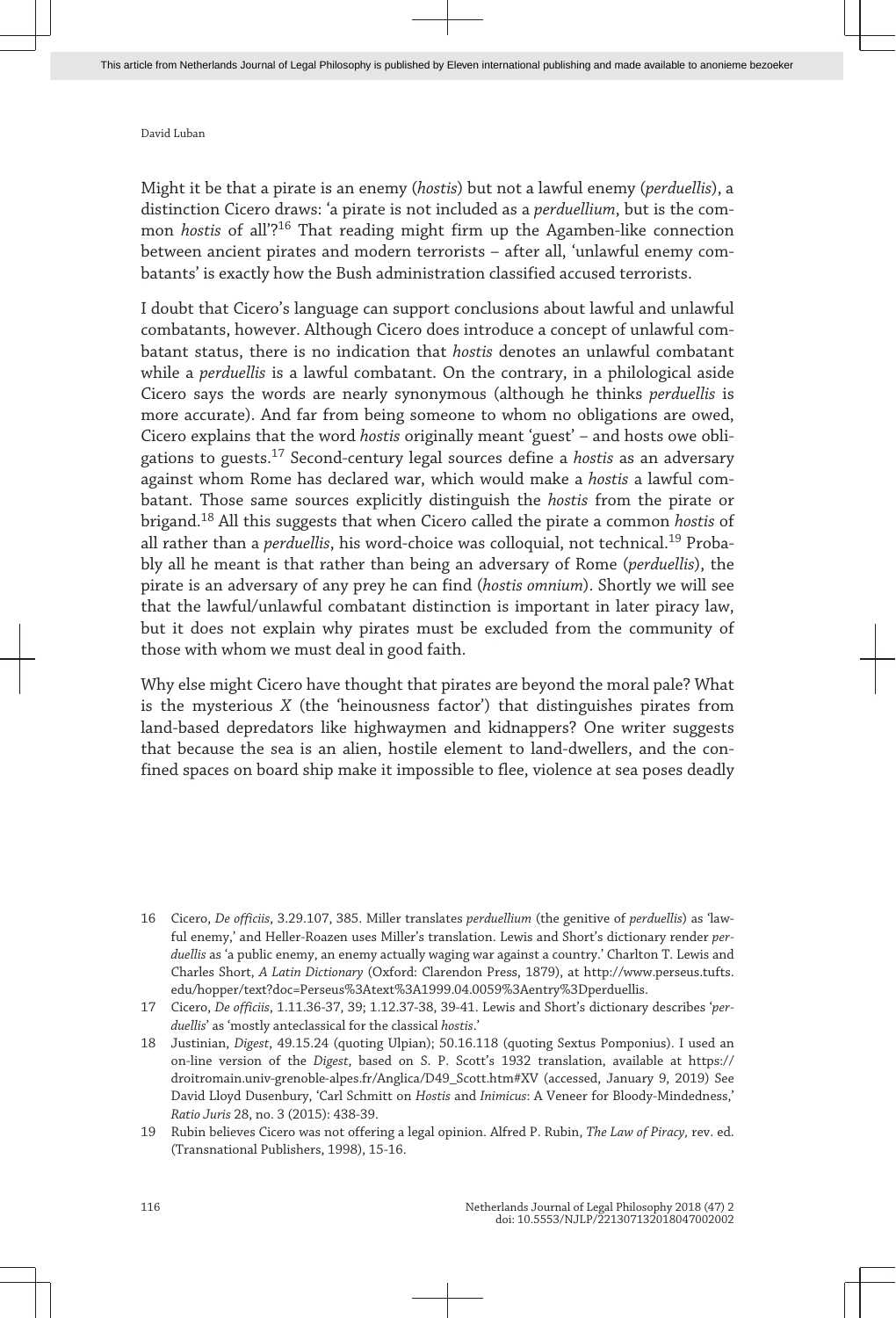risks that make it uniquely heinous.<sup>20</sup> This argument has its attractions, but we can easily think of land-based crimes that impose equivalent dangers, and from which victims also cannot flee. In any case, even though today piracy is defined solely as depredation 'outside the territorial jurisdiction of any State,<sup>21</sup> historically pirates preyed on coastal communities as well as shipping, and they often held their hostages on shore (as the Cilician pirates held Julius Caesar). Some of the Latin words for pirates applied equally to robbers on land ('brigands'), and early modern jurists such as Christian Wolff labeled brigands *hostis generis humani*. 22

Is *X* the fact that by going to sea and preying on the shipping and settlements of all nations, the pirate excludes himself from all communal life and ties? Taken literally, the phrase 'enemy of all' implies an isolated lone wolf. That seems unlikely. Pirates have companions, and they find hospitality in their home ports; ancient sources recognize that entire societies made their living by piracy.<sup>23</sup> They were like the Vikings in medieval times, the Cilicians in Cicero's, and the Barbary States until their suppression in the nineteenth century. Sea wolves were not lone wolves. In many cases, the turn to piracy was, and still is, an act of economic desperation by impoverished communities. In the past decade, Somali fishermen became pirates because Somalia's collapsing government disbanded its navy, and opportunistic outsiders rushed into the naval vacuum to poach on their fishing grounds and deprive them of their livelihood. Cicero's 'common enemy of all' claim was false unless we read it non-literally, as I think we must, as 'common enemy of all *outsiders to pirate society*.'<sup>24</sup>

- 20 Thomas J.R. Stadnik, 'Pirates The Common Enemies of All, the Enemies of the Human Race, the Law of War and The Rule of Law,' LexisNexis®Legal Newsroom International Law weblog, May 5, 2009, [https:// www. lexisnexis. com/ legalnewsroom/ international -law/ b/ international -law](https://www.lexisnexis.com/legalnewsroom/international-law/b/international-law-blog/archive/2009/05/05/pirates-_2d00_-the-common-enemies-of-all_2c00_-the-enemies-of-the-human-race_2c00_-the-law-of-war-and-the-rule-of-law.aspx?Redirected=true)  blog/archive/2009/05/05/pirates-\_2d00\_-the-common-enemies-of-all\_2c00\_-the-enemies-of-the -human-race 2c00 -the-law-of-war-and-the-rule-of-law.aspx?Redirected= true. See also Heller-Roazen, *Enemy of All*,176-80.
- 21 *United Nations Convention on the Law of the Sea (UNCLOS*), 10 December 1982 (entered into force 16 November 1996), § 101. This section also includes within the definition of piracy 'any act of voluntary participation in the operation of a ship or of an aircraft with knowledge of facts making it a pirate ship or aircraft.'
- 22 Heller-Roazen, *Enemy of All,* 35 (Latin words); Christian Wolff, *Law of Nations Treated According to a Scientific Method* [*Jus Gentium Methodo Scientifica Pertractatum*], trans. Joseph Drake (1749; New York: Ocean, 1964), § 627, quoted by Edelstein, *Terror of Natural Right,* 29, with additional sources.
- 23 E.g., Thucydides, *History of the Peloponnesian War*, § 1.5: 'They would fall upon a town unprotected by walls (…) and would plunder it; indeed, this came to be the main source of their livelihood, no disgrace being yet attached to such an achievement, but even some glory.' *The Landmark Thucydides: A Comprehensive Guide to The Peloponnesian War*, trans. Robert Crowley, ed. Robert B. Strassler (New York: Free Press, 1996), 6.
- 24 Reflection on the literal phrase leads Heller-Roazen to the paradoxical question 'Is the "enemy of all" one, or not one, of "all"?' Heller-Roazen, *Enemy of All*, 18, and the analysis on 19. If we read the phrase less literally, the implied paradox disappears, along with the dangerously dehumanizing conclusion 'not one of "all".' Heller-Roazen, who is fully aware of the danger, rightly rejects that conclusion.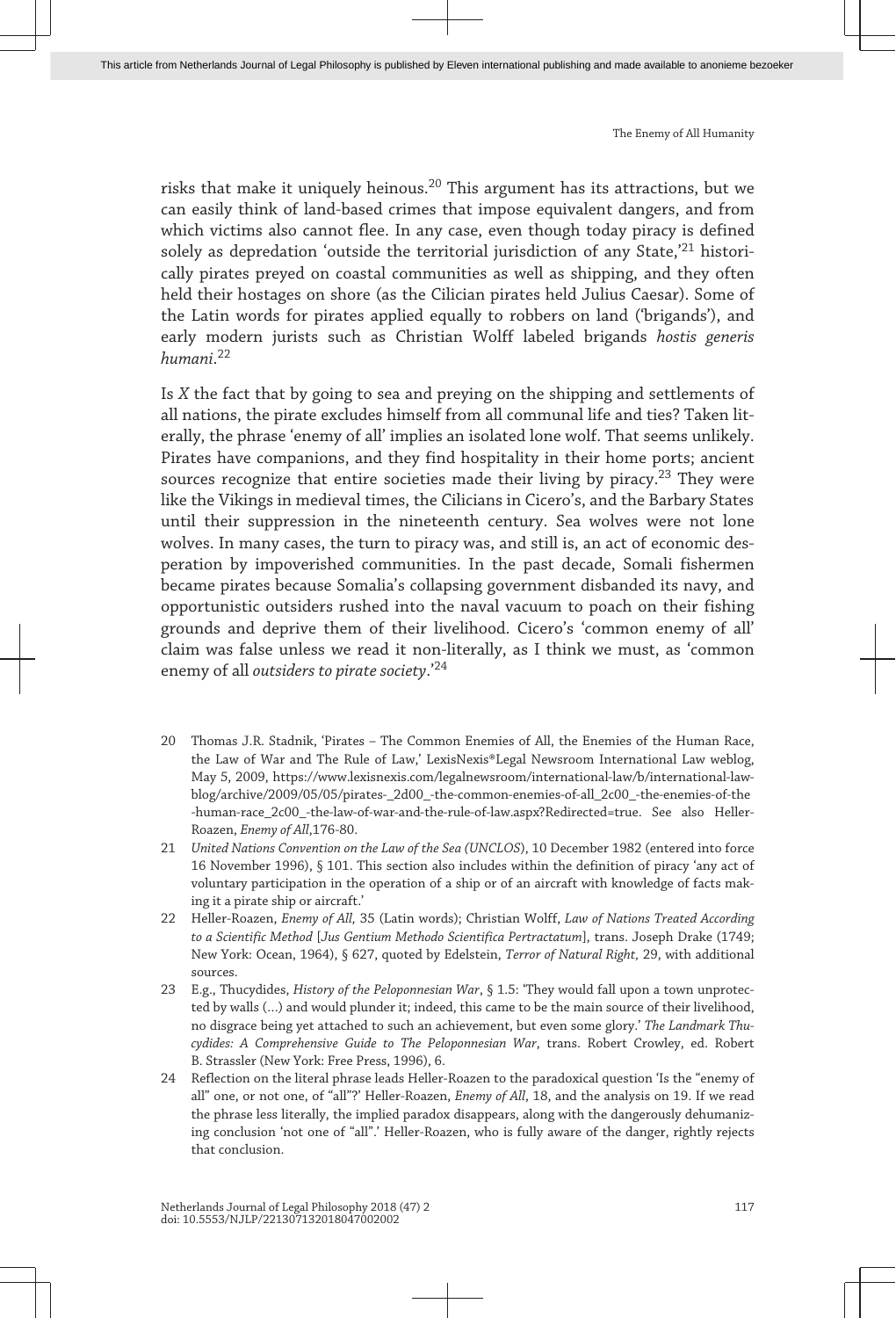Here is another possibility: One difference between land and sea is that the open seas do not lie in any state's territory. In Roman law too, the high sea was a commons. This is the usual explanation the law books give about why piracy is a universal jurisdiction crime, meaning that any state that captures pirates can try and punish them. By contrast, thieves on land are always in some state's territory, and that state has primary jurisdiction over them.<sup>25</sup> Although it is anachronistic to refer Cicero's 'common enemy' language to modern universal jurisdiction, the root idea – that on the high seas whoever can successfully repress piracy should do so – evidently lies behind both.<sup>26</sup>

This argument explains why piracy might fall under universal jurisdiction. But it does not explain why one ought not deal in good faith with pirates. We still have not solved for *X*, the extra factor that makes the pirate more evil than the highwayman.

One might spin out other conjectures, for example that piracy's assault on foreign commerce threatened civilization itself (or at least Roman authority);<sup>27</sup> or that pirates were notoriously cruel. I find neither of these very convincing, because both are equally true of brigands, especially in lawless regions where state power is weak or non-existent.

More promising is this: while the robber on land challenges *one* state's authority – the territorial state's – the pirate challenges *all* states' authority, because he attacks all states' shipping and seacoasts. Doing so, the pirate disrespects state authority as such. To those who revere state authority, the insult is intolerable, and perhaps Cicero thought that dealing in good faith with pirates would give the unseemly appearance of ignoring that which must never be ignored: *lèse-majesté*, understood as a kind of blasphemy against the order of rulers and ruled.<sup>28</sup> On this interpretation, *X* is not some special heinousness of pirate thefts, kidnappings, and violence over and above land-based thefts, kidnappings, and violence. Rather,

- 25 An exception that confirms the rule is the law of the medieval Italian city-states, establishing universal jurisdiction among them over crimes committed by vagabonds (people of no fixed abode) who roamed between cities the way that pirates roamed the seas. Luc Reydams, *Universal Jurisdiction: International and National Perspectives* (Oxford: Oxford University Press, 2003), 29.
- 26 A British Privy Council Report of 1934 asserts that the pirate 'has placed himself beyond the protection of any State. He is no longer a national, but "*hostis humani generis*" and as such he is justiciable by any State anywhere.' Privy Council, *In re Piracy Jure Gentium*, [1934] A.C. 586, available at [http:// www. uniset. ca/ other/ cs5/ 1934AC586. html](http://www.uniset.ca/other/cs5/1934AC586.html). This report attributes the view that the *hostis humani generis* is not any state's national to Grotius, but in fact Grotius never says this. Grotius *does* assert universal jurisdiction to punish pirates, but he does not strip them of all nationality. Grotius, *Rights of War and Peace* (1625), bk. 2, ch. 20, § XL, 1021.

<sup>27</sup> E.g., Rubin, *Law of Piracy*, 92.

<sup>28</sup> Cicero, a political supporter of Pompey, nevertheless criticized him for making a deal with the Cilician pirates, in which he offered them clemency in return for surrender. Cicero, *De officiis* 3.49, 319. On Pompey's dealings with the pirates, and his relationship with Cicero, see Philip de Souza, *Piracy in the Graeco-Roman World* (Cambridge: Cambridge University Press, 1999), 170-77. On the importance of the state, see Cicero, *De Re Publica* (On the Republic), 1.25-26, Loeb Classical Library Edition, trans. Clinton Walker Keyes (Cambridge: Harvard University Press, 1928), 64-65.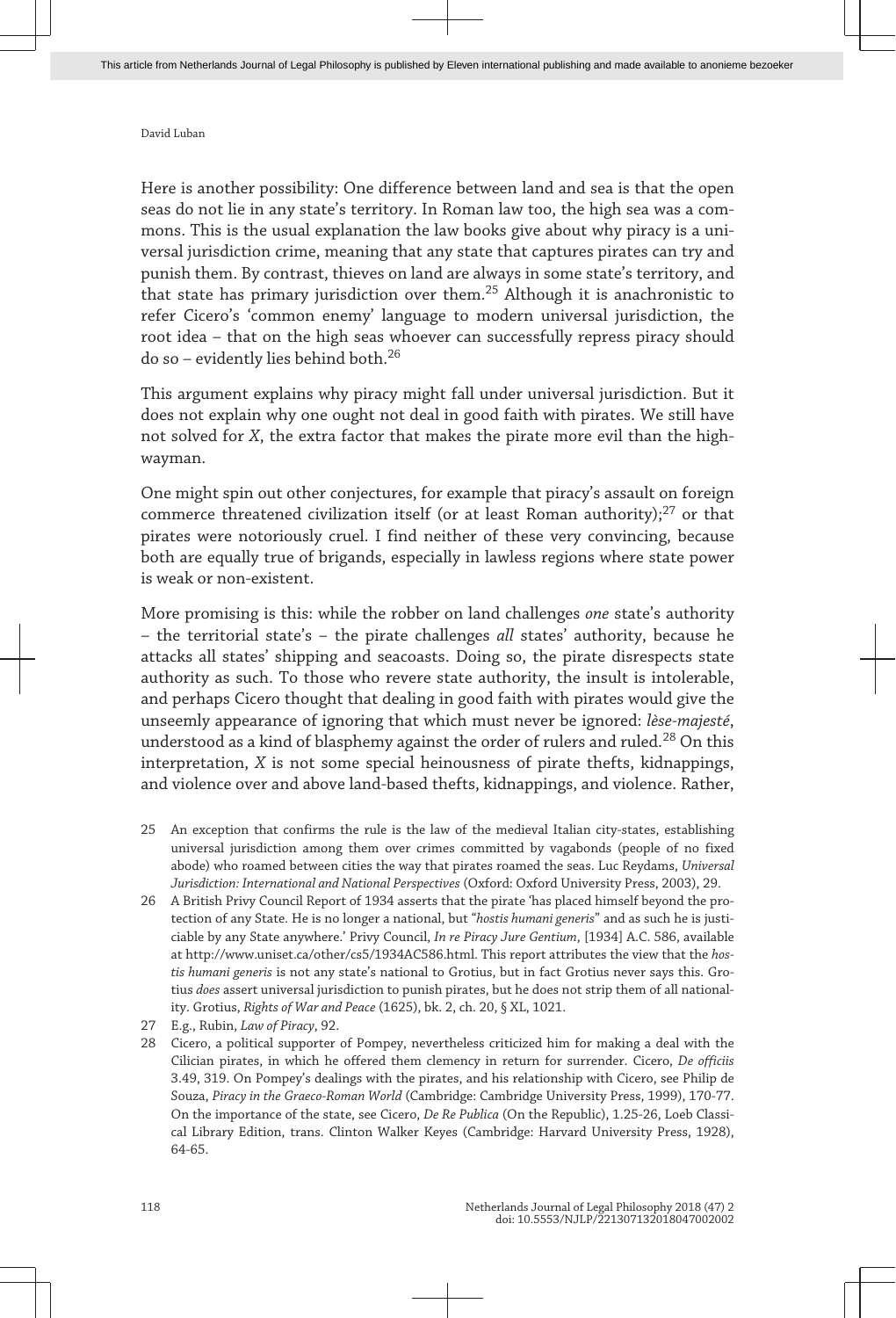*X* is the insult to state authority as such, manifest in the pirate's way of life. In short, *X* consists in the pirate's generalized *lèse-majesté*. That makes the pirate the common enemy of all states – but not necessarily of all people.<sup>29</sup>

I find this *lèse-majesté* theory the most plausible account of *X*. Whether or not that is what Cicero had in mind, his special animus toward pirates survived in the law. The medieval jurist Bartolus reworded Cicero's formula to the modern *hostis generis humani*, and later Bacon and Coke used Bartolus's phrase, in contexts suggesting it had become stock legal language for pirates.<sup>30</sup>

Nevertheless, there is a subtle but important difference between 'common enemy of all' and 'enemy of all humanity' or '(…) of the human species.' As I have interpreted Cicero, his point is straightforward: because pirates prey on everyone, everyone is at war with pirates. This is, we have seen, a broadly jurisdictional point. Bartolus's formula seems to say more: not only are pirates the enemy of everyone, taken severally; they are also the enemy of humanity, the human species, taken collectively. There is more metaphysics packed into Bartolus's formula than Cicero's, even if Bartolus and Coke meant to say no more than Cicero. Cicero's dictum about no good-faith dealing with pirates becomes reified into the concept of an enemy of the human species.

#### *1.2 Privateers*

Ironically, European and American states that officially deplored piracy also recognized its usefulness in wartime, and early modern states legalized the practice of hiring pirates as private military contractors, authorized to prey on enemy shipping in wartime by state-issued letters of marque. These naval mercenaries were privateers. In today's international law privateering is illegal; but in the centuries before the 1856 Declaration of Paris outlawed it, privateering was accepted state practice, and many notorious buccaneers of the Golden Age of Piracy were on-again-off-again privateers.<sup>31</sup>

- 29 Brett Goodin, a historian of piracy, suggests that in the political rhetoric of the day, *pirate* served the same function that *terrorist* does today: 'you'll never go broke in politics by building up a barbaric "other" and declaring them such a threat that they transcend state-based legal norms.' Personal communication, August 30, 2017. Notably, in his prosecution of Verres, the corrupt and venal governor of Sicily, Cicero repeatedly calls him a pirate (*praedo*), and also accuses him of taking bribes from pirates. See the two orations against Verres, and de Souza, *Piracy in the Graeco-Roman World*, 150-57.
- 30 Bartolus of Saxoferrato, 'De Captivis et Postliminio Reversis Rubrica,' in *Apostillo domini Baroli de Saxoferato super secunda parte Digesti novi* (Milan: Johannes Antoni de Donato, 1486), a reference gratefully taken from Heller-Roazen, *Enemy of All*, 103, 216 n. 3. Coke uses the expression *pirata hostis humani generis* in his *Third Institute of the Laws of England* (1628; first published 1644), 113. See Rubin, *Law of Piracy*, 17 n. 61.
- 31 In 1856, a handful of states issued a joint declaration against privateering, and within a few years more than 50 states had ratified it. (The United States was and remains a prominent holdout.) Paris Declaration Respecting Maritime Law, April 16, 1856. For the list of ratifications, see ICRC, *Treaties, States Parties and Commentaries*, [https:// ihl -databases. icrc. org/ applic/ ihl/ ihl. nsf/ States.](https://ihl-databases.icrc.org/applic/ihl/ihl.nsf/States.xsp?xp_viewStates=XPages_NORMStatesParties&xp_treatySelected=105) xsp?xp\_viewStates=XPages\_NORMStatesParties&xp\_treatySelected=105.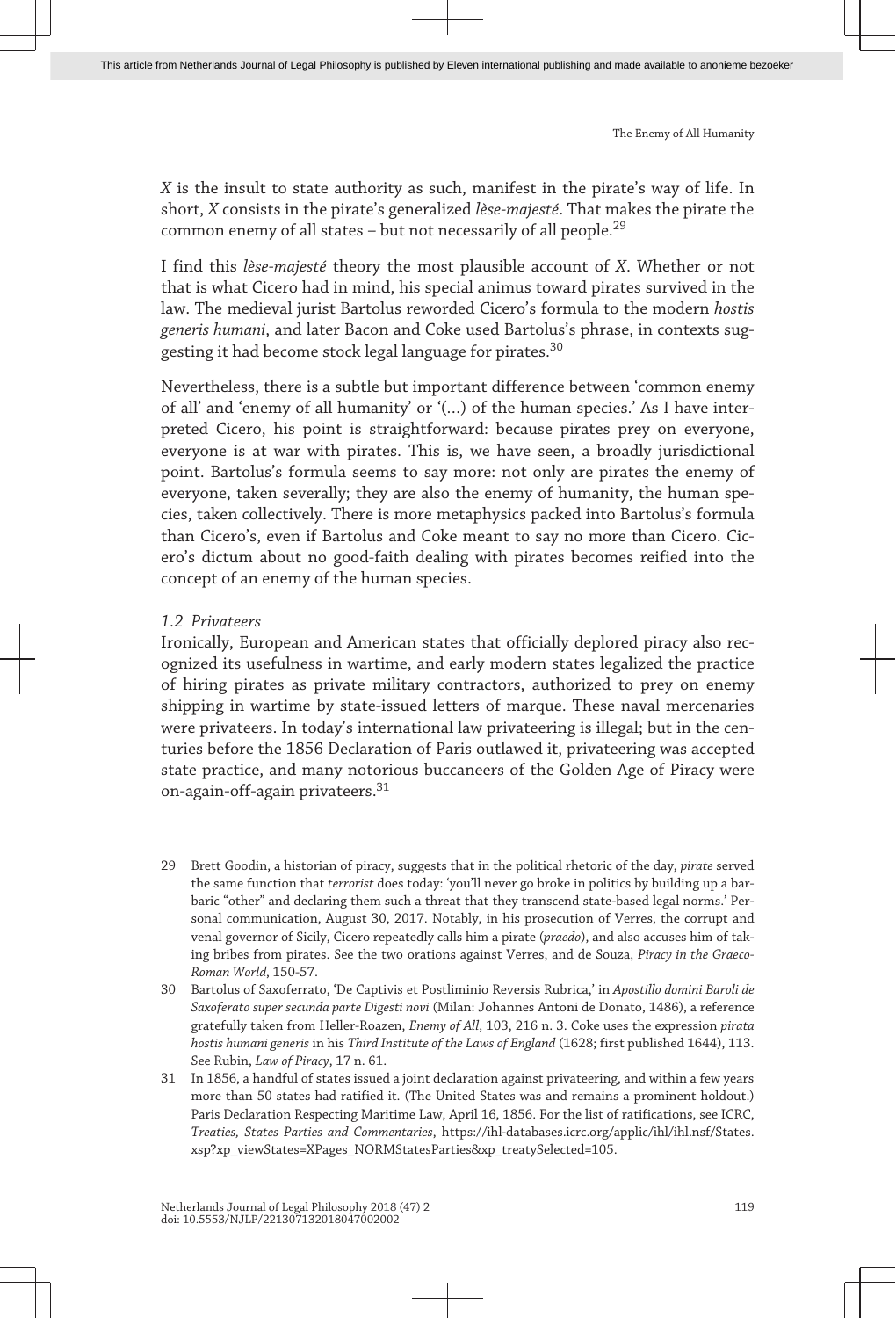Here, the difference between lawful and unlawful combatants becomes crucial. Pirates were criminals, enemies of humanity. A letter of marque commissioning a pirate as a privateer magically wiped the criminality away and turned an unlawful combatant into a lawful combatant. Privateering was piracy made kosher. Eugene Kontorovich points to this remarkable cleansing of piracy as decisive evidence that states saw nothing intrinsically evil about the act of sea theft.<sup>32</sup>

This is plausible, although to assume that states never authorize intrinsically evil acts gives governments more credit than they deserve. But Kontorovich is certainly right that robbery at sea is not morally equivalent to the core international crimes, for the prosecution of which the ICC was created, and which the Rome Statute calls 'the most serious crimes of international concern.'<sup>33</sup> Robbery seems closer to everyday crime than radical evil.

Kontorovich concludes from this difference that modern universal jurisdiction over extraordinary crimes rests on a mistake, namely analogizing those crimes to piracy. Once we understand that states never thought piratical acts were radically evil, the analogy collapses. The sole reason for universal jurisdiction over piracy was that the pirate operates outside the territorial jurisdiction of any state, which perpetrators of core international crimes do not.

But notice that on the *lèse-majesté* interpretation, insulting state authority as such *is* the radical evil that distinguishes the pirate from the highwayman. Once the pirate becomes a privateer, a state agent, the insult to state authority vanishes and with it the heinousness. If the *lèse-majesté* interpretation is right, Kontorovich is mistaken to think that states saw nothing distinctively evil in un-marqued piracy.

## *1.3 Terror tactics and unbridled aggression*

How did the notion of *hostis generis humani* expand beyond the crime of piracy? We find one move in that direction in Vattel's 1758 *Law of Nations*, which tells us that professional poisoners, assassins, and arsonists are 'villains, who, by the nature and habitual frequency of their crimes, violate all public security, and declare themselves the enemies of the human race (*les enemis du Genre-humain*)'; they may therefore be 'exterminated wherever they are seized' regardless of territorial jurisdiction.<sup>34</sup>

What makes these specific categories of malefactors the enemies of the human race? Here, it seems, the important point is not the killing and burning, but that poisoners, assassins and arsonists do it frequently, habitually, and as a profession; furthermore, that these are sneaky, perfidious forms of lethal violence. As professionals, they will do it to anyone regardless of personal enmity. They vio-

<sup>32</sup> Eugene Kontorovich, 'The Piracy Analogy: Modern Universal Jurisdiction's Hollow Foundation,' *Harvard International Law Journal* 45, no. 1 (2004): 184-237.

<sup>33</sup> Rome Statute of the International Criminal Court, Art. 1.

<sup>34</sup> Emer de Vattel, *Law of Nations*, eds. Béla Kapossy and Richard Whatmore (Carmel: Liberty Fund, 2008), bk. 1, § 233, 227-28.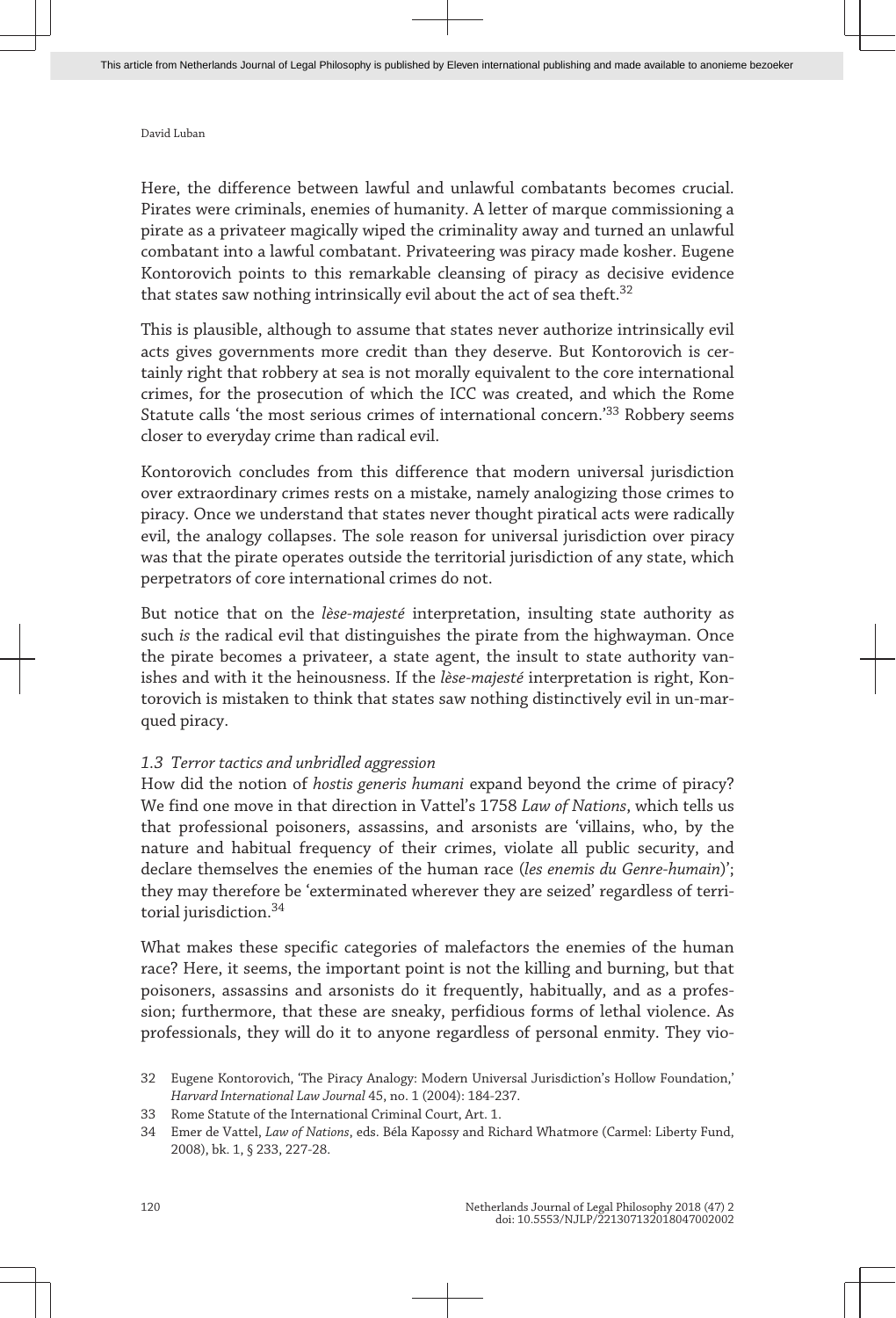late all public security because they present an invisible lurking menace that aims to kill and destroy without exposing itself to the risks of honorable warfare. Kant concurred: he called poisoning and assassination 'infernal arts, vile in themselves.' If used in war, poisoning and assassination would make peace hard to maintain because the tactics would undermine confidence in the adversary; furthermore, 'when once used, [they] would not be confined to the sphere of war.'<sup>35</sup>

Here, it seems that the nearest modern counterpart is the terrorist, who commits crimes that inspire fear that far amplifies the harm they inflict. The *X* factor of the crimes themselves is neither evil over and above 'everyday' murders and arsons, nor *lèse-majesté*, although assassination undeniably has *lèse-majesté* overtones. Rather, it's the perfidy of the crime, regardless of its objective harmfulness. The invisible menace undermines public security and provides the *X* factor.

In another passage, Vattel called nations that take pleasure in 'the ravages of war' for its own sake 'monsters, unworthy the name of men.' His examples are the armies of Attila, Genghis Khan, and Tamerlane. Vattel continues:

'*They should be considered as enemies to the human race*, in the same manner as, in civil society, professed assassins and incendiaries are also guilty, not only towards the particular victims of their nefarious deeds, but also towards the state, which therefore proclaims them public enemies. All nations have a right to join in a confederacy for the purpose of punishing or even exterminating those savage nations.'<sup>36</sup>

One might easily place Nazi Germany in this category, and read Vattel's dictum as an anticipation of the Article 6 crimes in the Nuremberg Charter. Doing so harmonizes nicely with his call for an international effort to punish them. On the other hand, Vattel's alternative of exterminating those nations is itself an invitation to genocide, and a first hint at the dangers that come from labeling an entire people 'monsters, unworthy the name of men.' (More on this below.)

In this way Vattel gives us two additional *hostes generis humani* besides pirates: terrorists (if I may use this anachronistic word for poisoners, assassins, and incendiaries) and military aggressors who unleash Ares, the god of boundless war,

<sup>35</sup> Immanuel Kant, 'Toward Perpetual Peace' (8:346-47), in *Practical Philosophy*, trans. Mary J. Gregor and Allen Wood (Cambridge: Cambridge University Press, 1996), 320.

<sup>36</sup> Vattel, *Law of Nations*, 487. Emphasis added. Notably, Alberico Gentili also called Attila 'general enemy of mankind.' Alberico Gentili, *De Iure Belli Libre Tres* (1612), 32, https://archive.org/ [details/ dejurebellilibri00gent.](https://archive.org/details/dejurebellilibri00gent) Gentili uses the word *Inimicus* rather than *Hostis*. Nothing substantive seems to turn on this word choice. See Dusenbury, 'Carl Schmitt on *hostis* and *inimicus*,' who demonstrates that the great weight Schmitt places on the word-choice is exaggerated and disingenuous.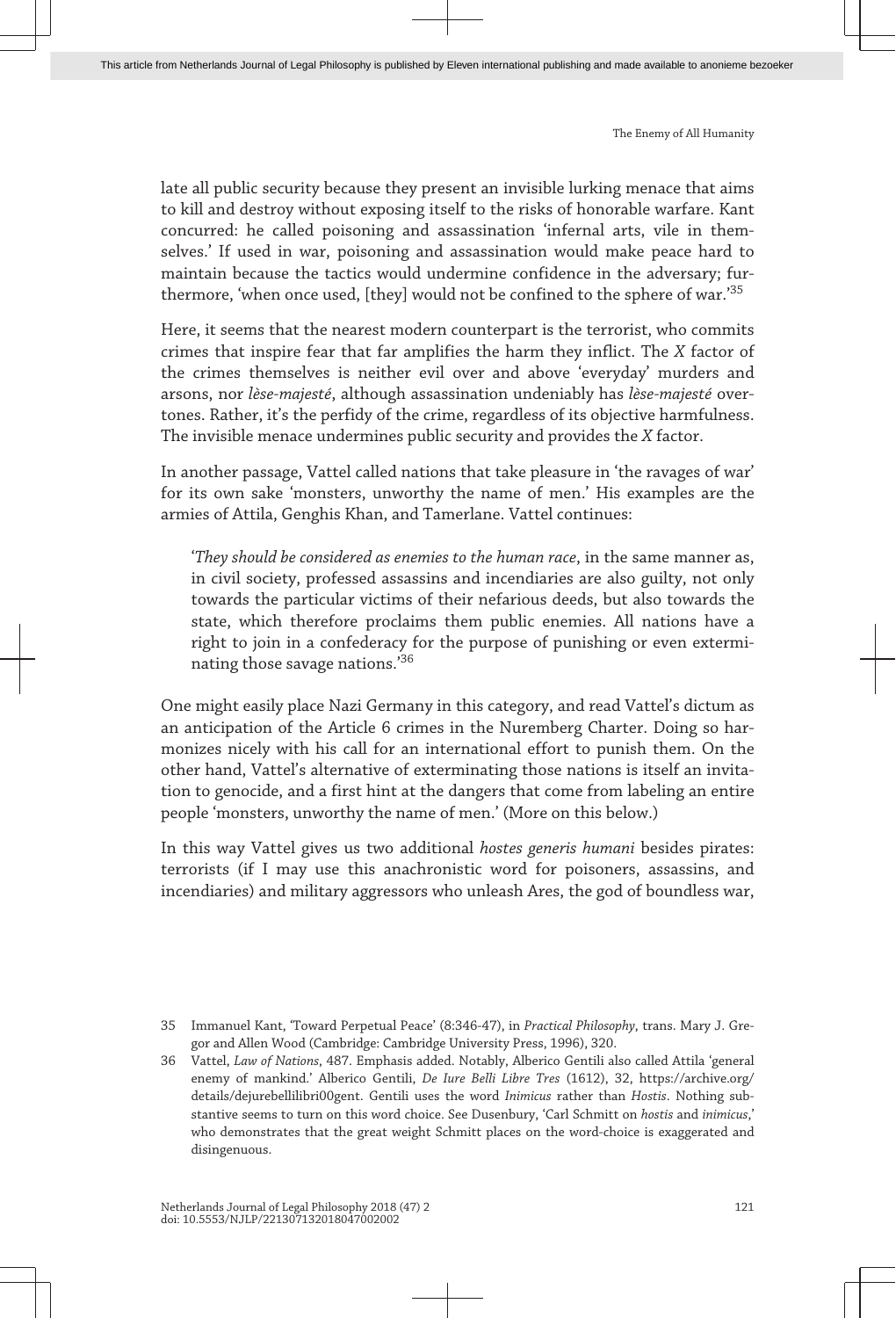as distinct from Athena, the goddess of rationally governed warfare for legitimate ends.<sup>37</sup>

#### *1.4 Slave trading*

A more significant broadening of the *hostis generis humani* category came in the nineteenth-century effort to suppress the slave trade. The simplest route to punishing slavers was to declare them pirates. That way, suspected slave ships could be lawfully boarded in peacetime on the suspicion of piracy. The United States declared slave-trading to be a form of piracy in 1820, and Britain adopted the idea in a number of its bilateral treaties soon after. It was a convenient legal fiction. In that nearly haphazard way, slavers inherited the pirate's title of *hostis generis humani*. 38

Here, for the first time, states themselves broadened the label *hostis generis humani* to perpetrators of what we now recognize as a core international crime. That, more than Vattel's offhand remarks, broke a certain kind of conceptual ice. It does not matter that the reason for affixing the label had to do with the legal formalities of boarding commercial ships in peacetime, rather than with the evils of slavery. Looking only at the legal formalities is too superficial: the reason for establishing that jurisdictional right was the effort to stamp out slave-trading because it is evil. Significantly, even at that time some publicists were referring to slavery as a 'crime against humanity.<sup>'39</sup> In an early draft of the American Declaration of Independence, Thomas Jefferson accused King George of promoting the slave trade and thereby 'wag[ing] cruel war against human nature itself (...) in the persons of a distant people who never offended him,' which Jefferson also called 'piratical warfare.'<sup>40</sup> Remarkable words from the pen of a slaveholder! And in 1860, the platform of the Republican Party in the U.S. presidential election called slave-trading a crime against humanity.<sup>41</sup>

This raises an interesting linguistic point. Semantically, 'enemy of humanity' and 'crime against humanity' fit together like hand and glove: it makes intuitive sense to call the perpetrator of crimes against humanity an enemy of humanity, and vice-versa.

In fact, however, the phrase 'crimes against humanity' has a different history, unrelated to that of *hostis generis humani*. The label was never attached to piracy. Only when the *hostis generis humani* label attached to evils that we now recognize

<sup>37</sup> Here I am borrowing from Stephen C. Neff, *War and the Law of Nations: A General History* (Cambridge: Cambridge University Press, 2005), ch. 1. Neff shows, interestingly, that many cultures had separate deities for boundless violence and rationally governed war.

<sup>38</sup> Jenny Martinez, *The Slave Trade and the Origins of International Human Rights Law* (Oxford: Oxford University Press, 2012), 124-29.

<sup>39</sup> Martinez, *Slave Trade,* 115-16.

<sup>40</sup> Thomas Jefferson, *The Writings of Thomas Jefferson*, vol. 2, ed. Paul Leicester Ford (New York: G.P. Putnam's Sons, 1893), 52. Unsurprisingly, this portion never made it to the final draft.

<sup>41</sup> Republican Party Platform of 1860, May 17, 1860, at http://www.presidency.ucsb.edu/ws/index. php?pid=29620.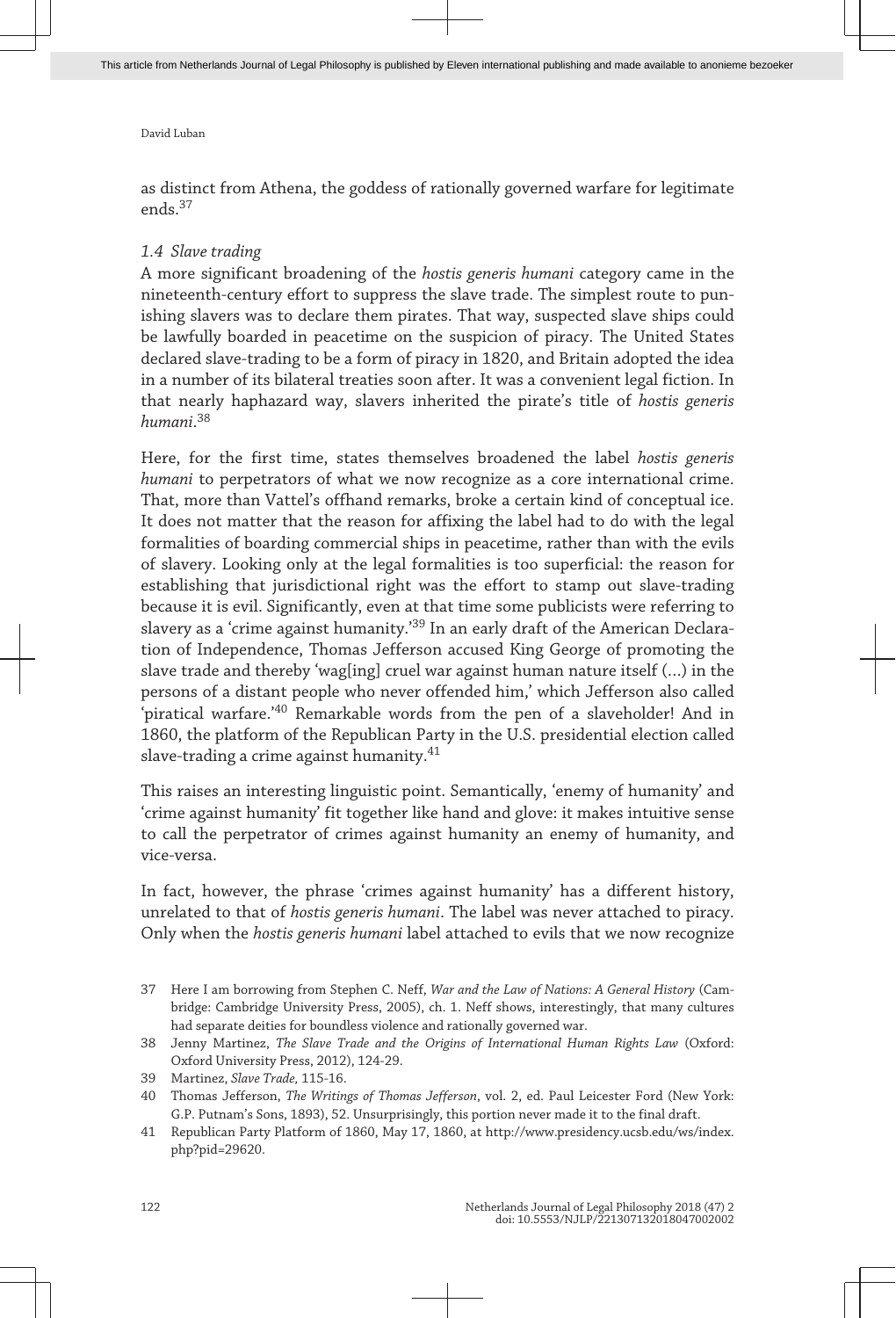as core international crimes do the terms converge. Vattel wrote that 'whoever takes up arms without lawful cause (…) is guilty of a crime against mankind in general' – another anticipation of Nuremberg; but Vattel does not connect the term with his two categories of *hostis generis humani*, and he does not develop a systematic account of what a crime against mankind in general is.<sup>42</sup> As we have seen, 'laws of humanity' and 'crimes against humanity' were used in polemics against slavery; later, Russian jurists used the phrases to condemn the oppression of Christians in the Ottoman Empire.<sup>43</sup> In 1915, Russia proposed trying the perpetrators of the Armenian genocide for 'crimes against humanity,' a proposal that was scuttled by U.S. opposition.<sup>44</sup> By the end of World War II, the terms had found their way into international humanitarian law and international criminal law.

One more point should be added. I have speculated that the special heinousness of piracy in the eyes of Cicero and later lawyers lay in the pirate's disrespect for state authority – not just one state's authority, but all states' authority. I labeled this disrespect 'generalized *lèse-majesté*,' and suggested that it is what made the pirate a common enemy of all. One might ask: who are the 'all'? And the answer would be: all *states*. That would not yet make the pirate a common enemy of all humanity, of the human species, unless we commit the ontological sin of identifying the community of human beings with the community of states.

But calling slave traders *hostis generis humani* because of the radical evil of slavery has a different significance. Here, it makes genuine sense to speak of an offense against Cicero's 'immense fellowship of human beings,' regardless of whether slavery is an offense against the order of states. Slavery is not a statist offense, but a human offense.

#### *1.5 The Eichmann Trial*

Step by step, we are zeroing in on the use of the *hostis generis humani* label in contemporary international law, to denote the perpetrators of core crimes, that is, of radical evil. Curiously, the phrase was never used at Nuremberg, though it certainly could have been, inasmuch as the Nuremberg Charter set out the first legal definition of crimes against humanity. To my knowledge, the first appearance of '*hostis generis humani*' in modern international criminal law was at the trial of Adolf Eichmann. Israel's Attorney-General Gideon Hausner introduced the pirate

- 43 Peter Holquist, '"Crimes Against Humanity": Genealogy of a Concept (1815-1945) (unpublished manuscript, 2012). 'Laws of humanity' appears in the 'Martens Clause' of the 1899 Hague Conventions, proposed by Russia's delegate Fyodor Martens. However, Antonio Cassese argued that Martens proposed the clause to ward off more demanding humanitarian requirements. Antiono Cassese, 'The Martens Clause: Half a Loaf or Merely Pie in the Sky?,' *European Journal of International Law* 11 (2000): 193-202.
- 44 Ironically and perhaps tellingly, Turkish publicists during the 1919-22 civil war accused the Western occupiers of a crime against humanity. Banu Turnaoğlu, *The Formation of Turkish Republicanism* (Princeton: Princeton University Press, 2017), 208. Great Britain was, in their eyes, 'an enemy of mankind.' *Ibid*., 209.

<sup>42</sup> Vattel, *Law of Nations,* 586.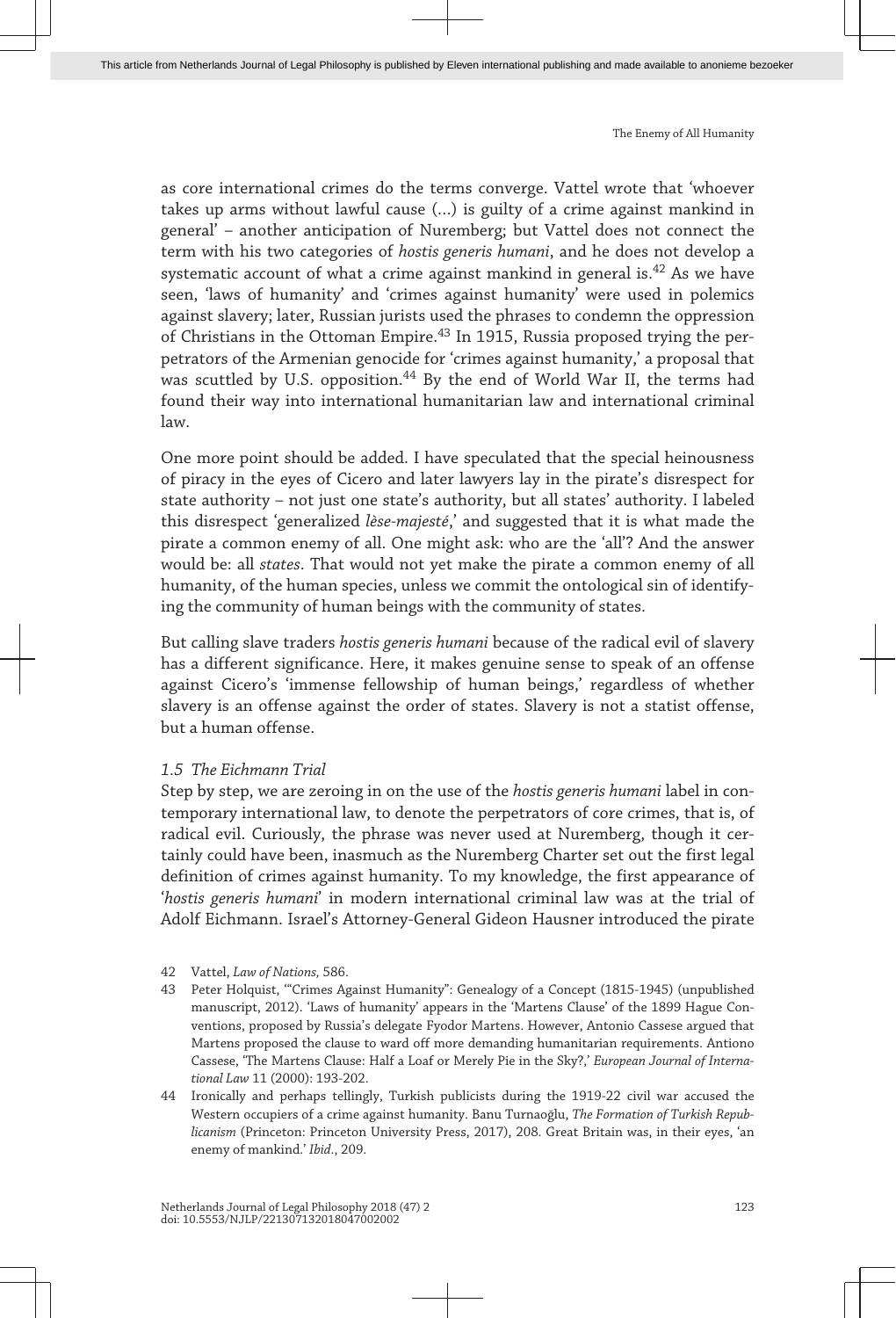analogy to establish Israel's competence to try Eichmann under universal jurisdiction. 'There are definitions of *hostis humani generis*. There are definitions of people of whom, in biblical language, it might have been said that they bore the mark of Cain on their foreheads.'<sup>45</sup> The biblical reference is telling: Cain is at once the primordial 'restless wanderer on this earth' (Gen. 4:15) and the primordial criminal: everyone's enemy, and fratricidally evil. The jurisdictional claim and the moral claim go together.

The *Eichmann* court adopted Hausner's pirate analogy, and its judgment invoked the *hostis generis humani* concept to justify universal jurisdiction.<sup>46</sup> Though the judgment never explicitly labels Eichmann a *hostis generis humani*, the unspoken premise is obvious: perpetrators of genocide are *hostis generis humani*. Otherwise, the pirate analogy would be irrelevant to Eichmann.<sup>47</sup>

Hannah Arendt seized on that premise when she described Eichmann and those like him as *hostis generis humani*. For her, this was a moral and political point, not a jurisdictional one. In fact Arendt rejected the pirate analogy as a basis for universal jurisdiction over Eichmann's crimes: in a letter to Karl Jaspers, she explained that pirates are private actors, which would make their crimes solely crimes against the victims, not against humanity itself. She writes, 'although the crime at issue was committed primarily against the Jews, it is in no way limited to the Jews or the Jewish question.'<sup>48</sup> Her distinction is based on a domestic-law analogy. An intentional injury is a private wrong against the victim, but also a public wrong against the state, perpetrated on the body of the victim. In the same way, Arendt thought that the distinctive feature of crimes against humanity and genocide is that they are wrongs inflicted on the bodies of their victims, but they are crimes against humanity. In her imaginary sentencing speech to Eichmann, Arendt tells him that because of his crime, 'no one, that is, no member of the human race, can be expected to want to share the earth with you.'<sup>49</sup> That curiously fussy phrase 'no one, that is, no member of the human race' indicates that the interested party is *not* only the victims, nor is it the order of states. It is humanity itself. (For Arendt, the Nazi offense against the order of states was not the murder of the Jews but expelling the Jews onto the territory of other states.<sup>50</sup>)

<sup>45</sup> *Prosecutor v. Eichmann*, Trial transcript, session 4, April 12, 1961, [http:// www. nizkor. org/ hweb/](http://www.nizkor.org/hweb/people/e/eichmann-adolf/transcripts/Sessions/Session-004-02.html) people/e/eichmann-adolf/transcripts/Sessions/Session-004-02.html.

<sup>46</sup> *Prosecutor v. Eichmann*, Judgment, § 13.

<sup>47</sup> Kontorovich's argument is precisely that the pirate analogy is irrelevant to modern universal jurisdiction. Arendt made the identical argument in *Eichmann in Jerusalem*, 261. Kontorovich does not discuss the *Eichmann* case, so I do not know whether he would accuse the Israeli court of a fallacy.

<sup>48</sup> Letter from Arendt to Jaspers, 5 February 1961, in *Hannah Arendt-Karl Jaspers Correspondence 1926-1969*, eds., Lotte Kohler and Hans Saner, trans. Robert and Rita Kimber (New York: Schocken, 2004), 423.

<sup>49</sup> Arendt, *Eichmann in Jerusalem*, 279.

<sup>50</sup> Arendt, *Eichmann in Jerusalem*, 268.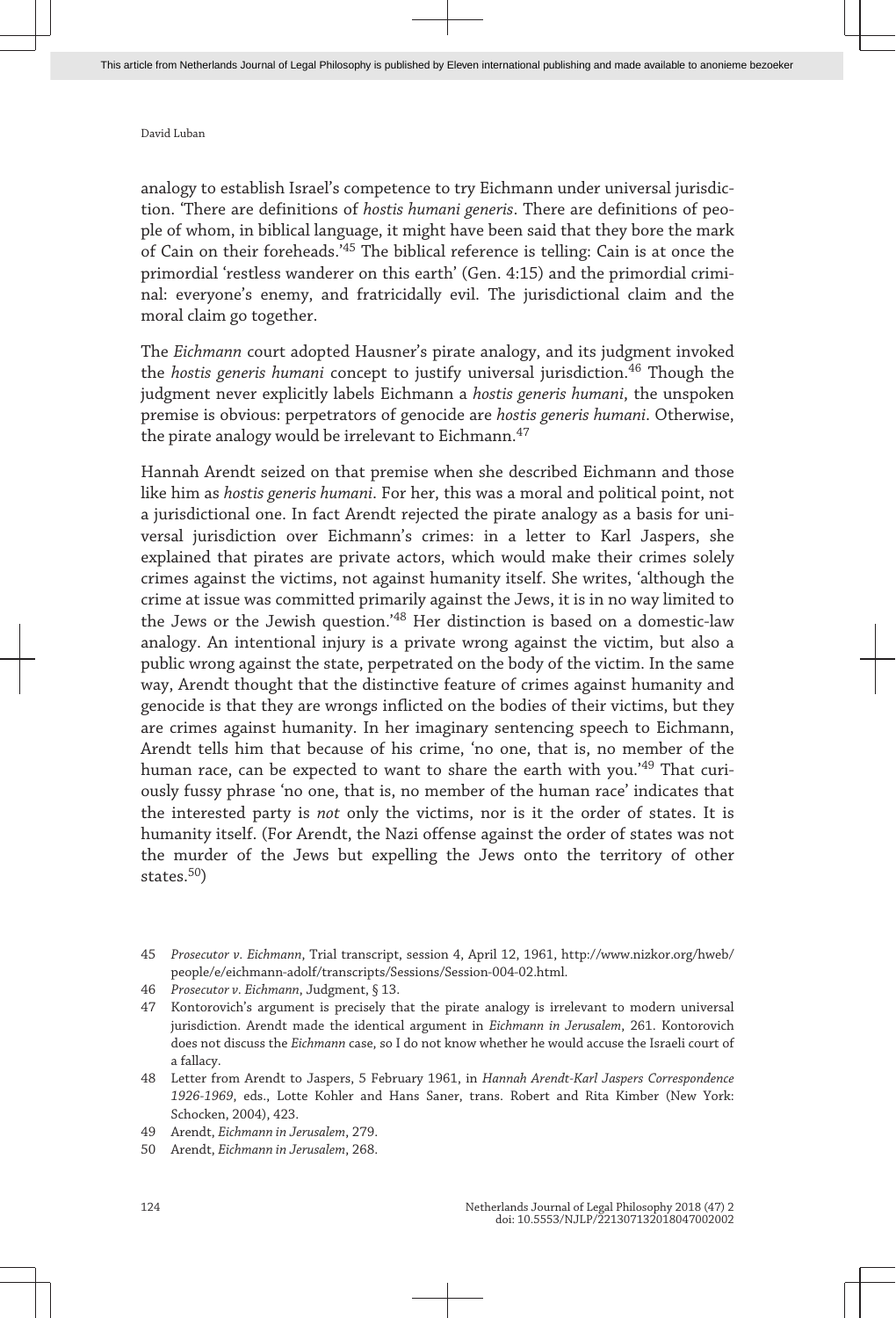#### *1.6 Torture and other core crimes*

Two more steps will complete our genealogy of the *hostis generis humani*. In 1979, the parents of Joelito Filártiga, a Paraguayan youth who had been tortured to death by Stroessner's police, successfully sued the torturer in a U.S. court under an obscure federal statute establishing jurisdiction over torts in violation of international law. The Filártigas' counsel (human rights lawyers Rhonda Copelon and Peter Weiss) argued that 'torture is in international law today what piracy was in 1789, i.e., the grossest, most universally recognized international violation, the international crime *par excellence.*' Thus, 'the torturer is today the most heinous international outlaw,' an 'extraordinary villain' who falls into the category of *hostis generis humani*. <sup>51</sup> The court agreed: 'the torturer has become, like the pirate and the slave trader before him, *hostis humani generis*, an enemy of all mankind.'<sup>52</sup>

The *Filártiga* case was a landmark in both U.S. and international law. In practical terms, it allowed victims of core international crimes committed anywhere to gain a hearing in a U.S. court under universal jurisdiction. At first, the defendants were impecunious thugs and fugitive warlords, and U.S. courts seemed receptive to the largely symbolic lawsuits. Alas, when plaintiffs began suing multinational corporations that were complicit with the thugs, and that have assets to attach, the courts swiftly pivoted, and began to close the courthouse door by interpretively narrowing the Alien Tort Statute. Today the door is mostly shut. Nevertheless, what matters for our genealogy is that *Filártiga* broadened the meaning of *hostis generis humani*, opening the way to applying it to all the core international crimes.

That is the final step in our genealogy. As a judge on the International Criminal Tribunal for Former Yugoslavia explained, today's core-crime 'offenders are perceived as *hostis humanis generis*, because the norms breached by the conduct protect universal values.' This is because of 'the character of the crime as one that by reason of its gravity and scale offends international public order.'<sup>53</sup> At last, the perpetrator of any core crime – not only torture – is a *hostis generis humani*, because the crime's gravity and scale offend the international public order.

<sup>51</sup> Brief for Appellant, *Filártiga v. Peña-Irala*, 26, 38. The brief may also be found in William J. Aceves, *The Anatomy of Torture: A Documentary History of Filártiga v. Peña-Irala* (Leiden: Brill, 2007).

<sup>52</sup> *Filártiga v. Peña-Irala*, 630 F.2d 876, 890 (2nd Cir. 1980).

<sup>53</sup> *Prosecutor v. Milutinović, Ojdanić, and Sainović*, Decision on Motion Challenging Jurisdiction, Case No. IT-99-37-PT, 6 May 2003, separate opinion of Judge Robinson § 7.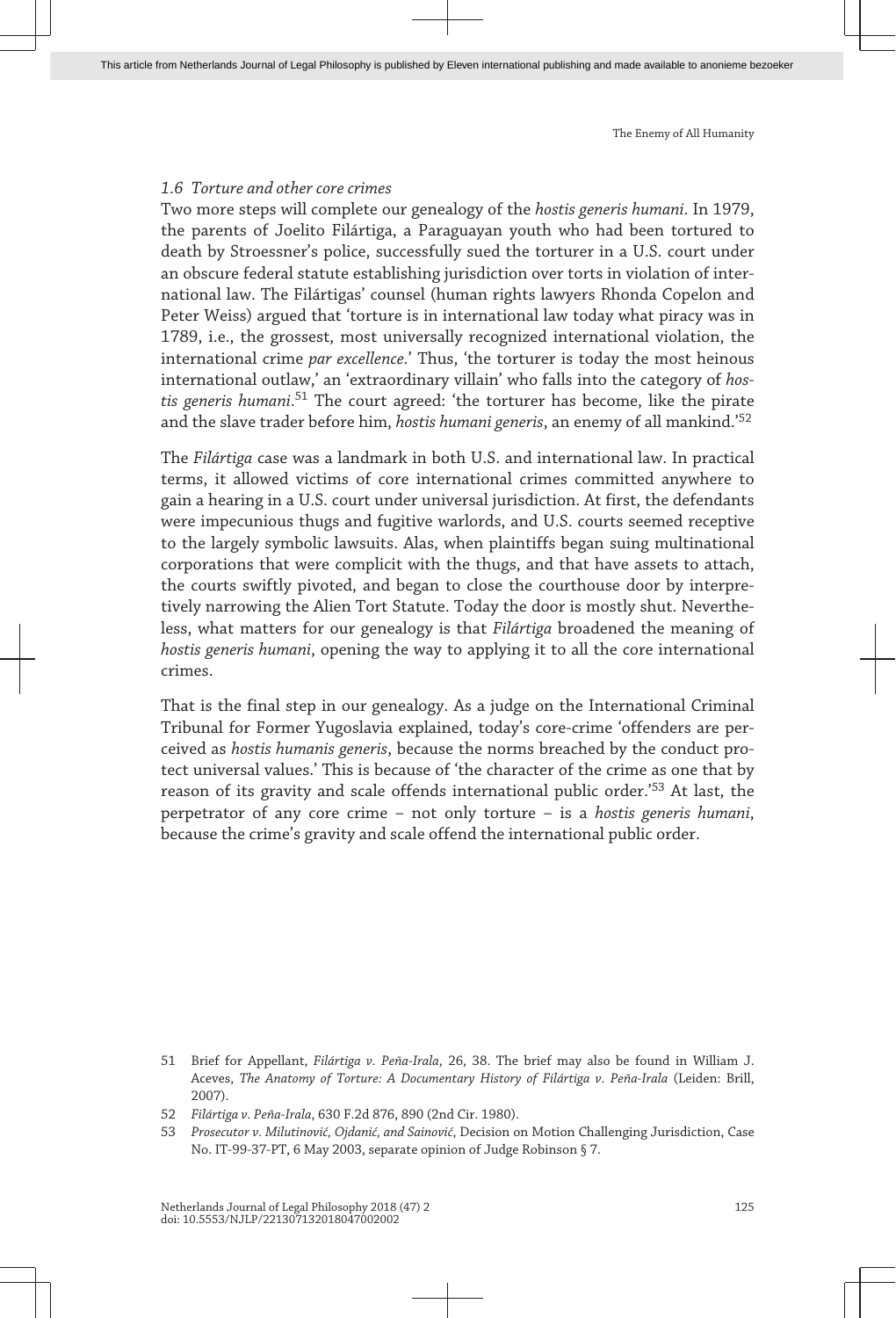Surprisingly, the literal phrase *hostis generis humani* almost never appears in the jurisprudence of international tribunals.<sup>54</sup> I suspect that Arendt's famous description of Adolf Eichmann as a 'new type of criminal, who is in actual fact *hostis generis humani*' had more to do with popularizing the Latin formula than any international legal judgment. Nevertheless, it is now incontrovertible that the modern paragon of the *hostis generis humani* is no longer the pirate but the torturer, the *génocidaire*, and the murderous warlord.

Let me summarize our legal genealogy in tabular form. The first column of the table below identifies the author or authors who describe a class of criminals as *hostis generis humani* or *communis hostis omnium*. The second column identifies the crime to which each source attaches the label. (It should be understood that all of them include pirates in addition to the crimes named in the table.) And the third column identifies the special heinousness – the *X* factor – that makes those criminals enemies of all mankind.

### **2 An alternative genealogy**

I have suggested that Cicero's treatment of piracy rests on statist premises, in that the kind of evil that excludes the pirate from the domain of good-faith dealing is the pirate's contempt for state authority. The same might be said of leaders and planners who commit the modern crime of aggression, which is fundamentally an affront to state sovereignty. By contrast, the modern enemies of humanity – *génocidaires*, torturers, perpetrators of crimes against humanity – earn that label because of their violations of human rights and human dignity, not because of their affront to states. After all, in many cases it is states that commit these crimes, against their own minority groups or against peoples whose territory they have conquered, as the Nazis did in their General Government of occupied Poland. The claim of state sovereignty is often raised as a shield by states to impede outside interference in their persecutions and depredations, as in Syria and Myanmar today.

For this reason, the pirate analogy is something of a linguistic false friend. As it happens, we can find an alternative Ciceronian genealogy for crimes of state. In

54 Or perhaps not surprisingly: none of the international tribunals needed universal jurisdiction, so there was no need for the pirate analogy. Apart from the opinion quoted and cited in the preceding note, the phrase seems to have been used only one other time in the ICTY/ICTR jurisprudence, and that second appearance is a direct quote from *Filártiga*. *Prosecutor v. Furundzija*, Case No. IT-95-17/1-T, Judgement of 10 December 1998, § 147, which adds that in addition to torture, crimes of this abominable character are 'genocide, slavery, racial discrimination, aggression, the acquisition of territory by force and the forcible suppression of the right of peoples to selfdetermination.' This is a slightly eccentric list of core crimes, and no international tribunal includes the last item on the list in its subject matter jurisdiction. To the best of my knowledge, the phrase *hostis generis humani* does not appear in the decisions of the Nuremberg or Tokyo Tribunals, the SCSL, the Cambodian Extraordinary Chamber, or the ICC. My thanks to Georgetown law librarian Mabel Shaw for locating the uses of '*hostis generis humani*' in the Tribunal jurisprudence.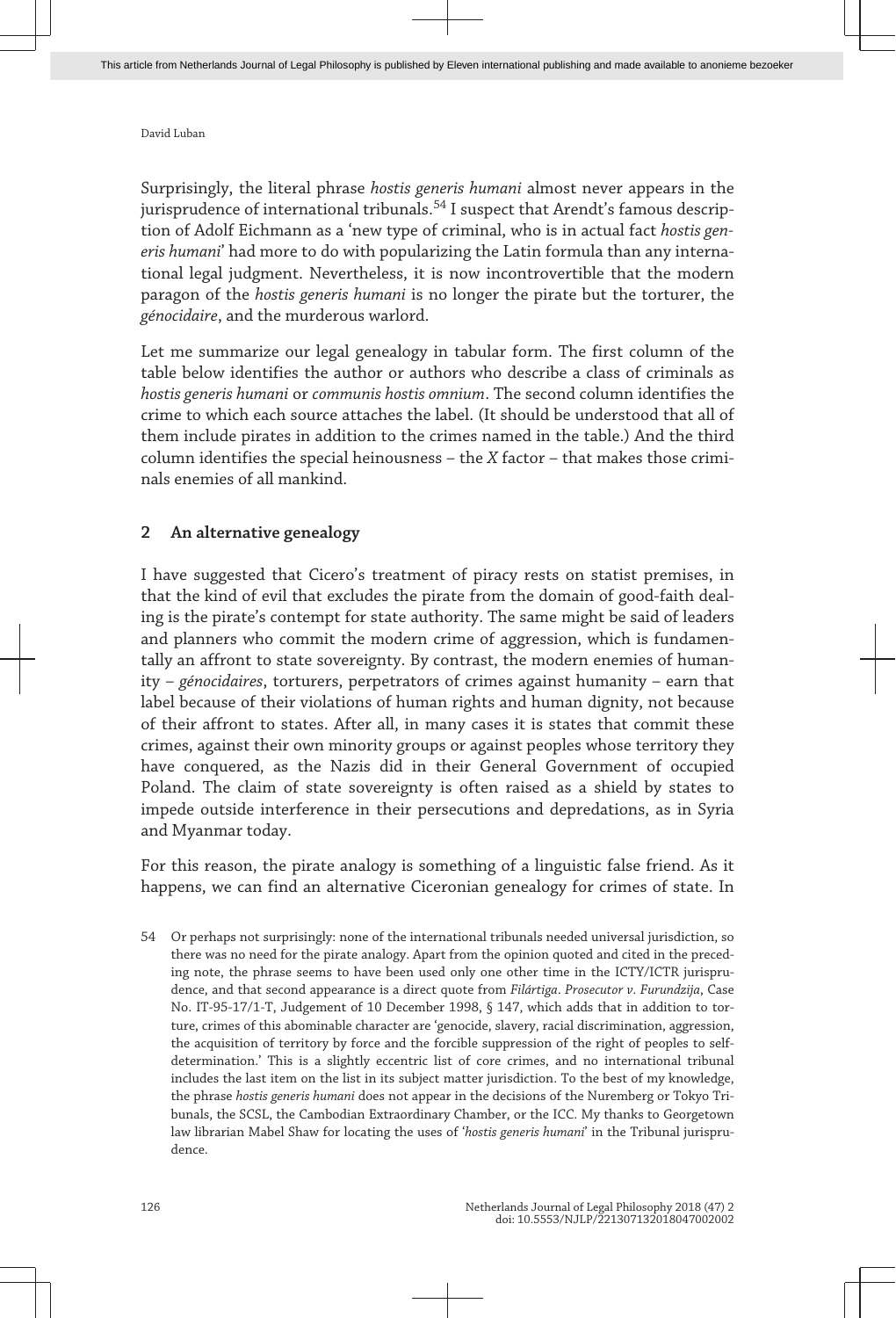| <b>Source</b>                                                       | <b>Class of criminals</b>                                                              | Heinousness (X factor)                                                              |
|---------------------------------------------------------------------|----------------------------------------------------------------------------------------|-------------------------------------------------------------------------------------|
| Cicero, Bartolus, Coke                                              | <b>Pirates</b>                                                                         | Lèse-majesté (common<br>enmity to the authority of<br>any state)                    |
| Vattel                                                              | Professional poisoners, assas-<br>sins, incendiaries                                   | Insidiousness and habitual<br>frequency of crimes, under-<br>mining common security |
| Vattel                                                              | Ruthless aggressors                                                                    | Violently disrupting the<br>order of nations                                        |
| British and U.S. law, anti-slave-<br>trading treaties               | Slave traders                                                                          | Enslavement as a 'crime<br>against human nature'                                    |
| State of Israel v. Eichmann; deriv- Génocidaires<br>atively, Arendt |                                                                                        | Murder of an entire collec-<br>tivity as a 'universal evil'                         |
| Filártiga brief and judgment,<br>ICTY Furundzija judgment § 147     | Torturers                                                                              | Cruelty as 'extraordinary<br>villainy'                                              |
| ion $\S 7$                                                          | ICTY Milutinović, Robinson opin- Violators of 'norms that protect<br>universal values' | 'by reason of its gravity and<br>scale it offends interna-<br>tional public order'  |

#### *Table 1 The rogues' gallery of hostes generis humani*

Book 3 of *De officiis*, Cicero considers the question of whether it is ever permissible to wrong another out of self-interest. His overall answer is no, not even in cases of necessity, because doing so would 'uproot the fellowship which the gods have established between human beings.'<sup>55</sup> But (he asks) might there be an exception if the victim were 'the cruel and inhuman tyrant Phalaris'?<sup>56</sup> To this, Cicero answers with an emphatic yes. The 'decision is quite simple: we have no ties of fellowship with a tyrant, but rather the bitterest feud.' The tyrant is 'a man whom it is morally right to kill; – nay, all that pestilent and abominable race should be exterminated from human society. (…) Those fierce and savage monsters in human form should be cut off (*segreganda*) from what may be called the common body of humanity.'<sup>57</sup>

Curiously, then, the tyrant shares with the pirate (and, perhaps, with *homo sacer*) exclusion from human fellowship and human obligation. Cicero likens the tyrant to a diseased limb that must be amputated. Like the pirate, the tyrant is the enemy of the common body of humanity, someone 'we' (humanity? good Roman citizens?) must exterminate, extirpate, and exclude.<sup>58</sup>

- 55 Cicero, *De officiis*, 3.6.28, 295.
- 56 Cicero, *De officiis*, 3.6.32, 297. Cf. Cicero, *De Re Publica*, 1.28.44, 69, on the deterioration of admirable monarchies like that of Cyrus to 'the utterly cruel Phalaris.'
- 57 Cicero, *De officiis*, 3.6.32, 297.

<sup>58</sup> Perhaps with Cicero as precedent, Pliny described the emperor Nero as *hostem generis humani* (and explained why he turned out that way: he was born feet first, which is *contra naturam*). Pliny the Elder, *Natural History*, 7.8.45-46, http://penelope.uchicago.edu/Thayer/L/Roman/Texts/ [Pliny\\_ the\\_ Elder/ 7\\*. html](http://penelope.uchicago.edu/Thayer/L/Roman/Texts/Pliny_the_Elder/7*.html). On tyrants as the enemy of humankind, see Edelstein, *Terror of Natural Right,* 31-33.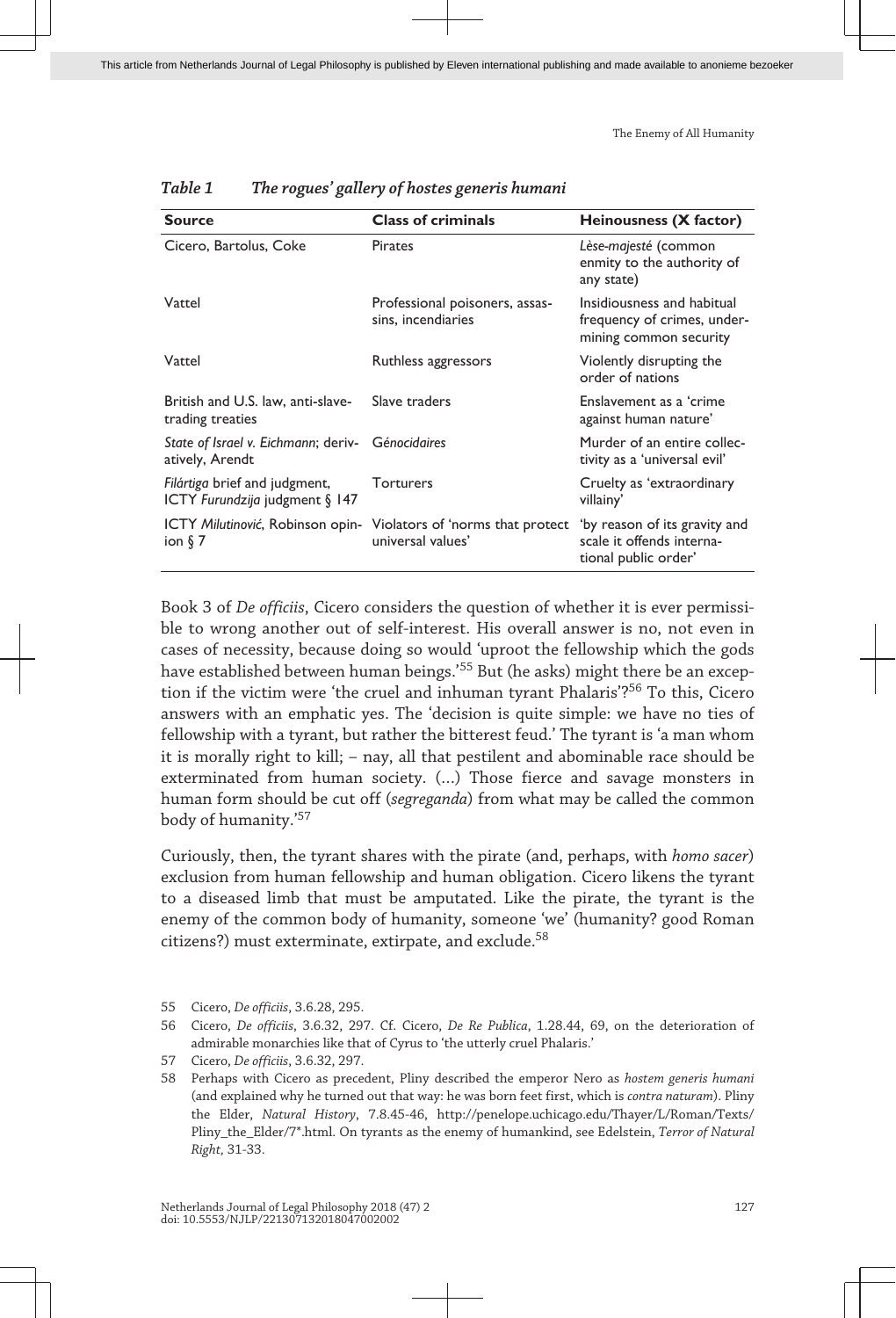The pirate has placed himself outside the law; the tyrant places himself above it, as the classical political philosophers made clear. For both Plato and Aristotle, the rule of law means that rulers and magistrates are servants of the law, but tyranny inverts that relationship.<sup>59</sup> Although Plato does not label the tyrant an enemy of all humanity, he does call him the enemy of all the virtuous. Out of political necessity (Plato explains), the tyrant purges the virtuous, whom he fears as potential rivals and insurrectionaries.<sup>60</sup> In Aristotle's more elaborate analysis, tyrants secure themselves through the triple strategy of taking away their subjects' power, humiliating them, and sowing mutual mistrust among them.<sup>61</sup> For John Locke, a ruler who takes away his subjects' recourse to law is 'a declared Enemy to Society and Mankind.'<sup>62</sup>

We may be skeptical that the tyrant is a precursor of the modern criminal against humanity or *génocidaire*. In ancient political thought, tyranny is the worst form of government because of the outrages tyrants commit to secure their own power, not because they massacre or persecute civilian populations. When Hitler set up a police state, and murdered and imprisoned his political opponents, he was behaving like a classical tyrant. But the Final Solution and the other Nazi mass murders were crimes of a different order, having nothing to do with securing power. Arendt rightly warns against false analogies between ancient tyrannies and modern totalitarianism.<sup>63</sup> Perhaps, then, tracing these modern atrocities back to ancient tyranny is just as misleading as tracing them back to piracy. Not that ethnic extermination was foreign to the ancient world – far from it. But these

59 Plato, *Laws*, 715d; Aristotle, *Nicomachean Ethics*, 8.10, 1160a36-1160b11, *Politics*, 3.16, 1287a19-22. Plato warned that radically democratic citizens who chafe at the laws because they resent being told what to do are for that reason potential tyrants, any of whom would become an actual tyrant if he could seize power. This confirms that Plato identified tyrants as those who place themselves above the law. Plato, *Republic*, 563d-e. Cicero quotes and endorses this argument of Plato's in his own *On the Republic*, 1.42.65-1.43.66 (trans. Keyes, 99-101). A similar parallel between the mob and the tyrant appears in Locke's *Second Treatise*, § 230: anyone, 'either Ruler or Subject,' who 'by force goes about to invade the Rights of either Prince or People (…) is justly to be esteemed the common Enemy and Pest of Mankind; and is to be treated accordingly.' John Locke, *The Second Treatise of Government*, in *Two Treatises of Government*, ed. Peter Laslett (Cambridge: Cambridge University Press, 1968), 418.

<sup>60</sup> Plato, *Republic*, 567c. Literally, Plato says the tyrant is the enemy of all the brave, the generous, the wise, and the rich. So too Xenophon, *Hiero or Tyrannicus* 5.1, in Leo Strauss, *On Tyranny*, rev. ed. (New York: Free Press, 1963), 10, and Aristotle, *Politics*, 5.11, 1313a38-1313b1.

<sup>61</sup> Aristotle, *Politics*, 5.11, 1313a34-1314a29.

<sup>62</sup> Locke, *Second Treatise of Government*, 328.

<sup>63</sup> Hannah Arendt, *Origins of Totalitarianism* (New York: Schocken, 2004), xxvi, 14-15; cf. 174. Also Arendt, *Eichmann in Jerusalem*, 267.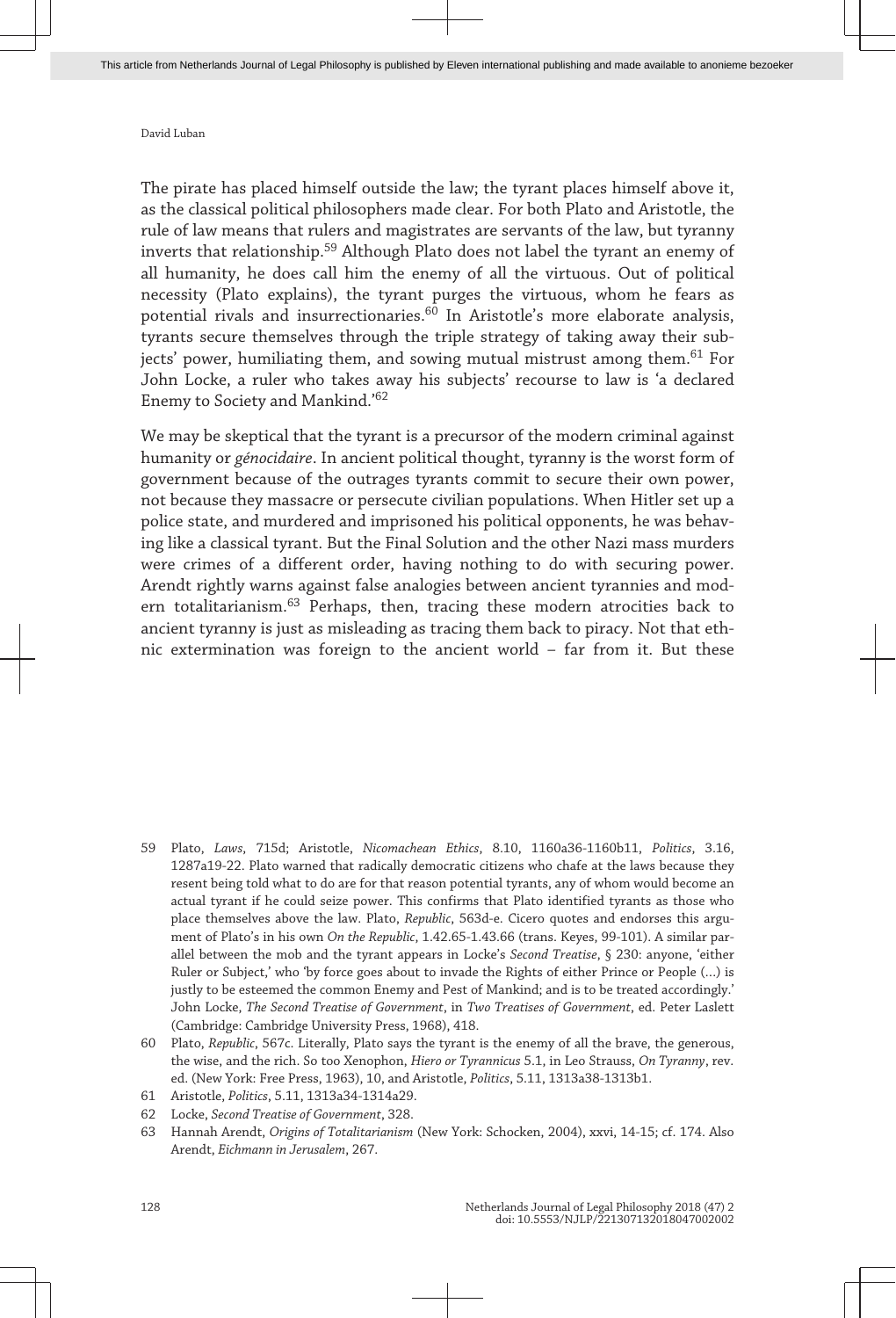ancient atrocities typically followed military conquests; rulers did not inflict them on their own people.<sup>64</sup>

Yet there is a connection between the crimes of tyrants and crimes against humanity: both are pathological forms of state politics, and it is hardly a coincidence that Hitler and Stalin had to become tyrants before they could turn to mass murder.<sup>65</sup> Aristotle explains that to secure his power the classical tyrant deliberately destroys the elementary bases of political life: he forbids all forms of association (common meals, clubs, discussion circles), and stirs up quarrels and mistrust among friends and between classes. This is a telling observation, because for Aristotle, the polis rests on friendship.<sup>66</sup> In that way the tyrant assails one of the fundamental aspects of humanity: our character as political animals, what Cicero calls 'a certain social spirit which nature has implanted in man' and which cannot be reduced to practical imperatives of survival.<sup>67</sup> Aristotle, whose political inquiries focused on ethnically homogeneous Greek polities, emphasized the tyrant's fomenting of class hatreds; but the modern tyrant in multi-racial or multi-ethnic nations foments hatreds on ethnic and racial grounds as well, and Aristotle's model of how tyrants deliberately set groups of citizens against each other can readily be extended from classes to races and ethnic minorities.

Once they have stirred up hatred, the criminal against humanity and *génocidaire* assault the political aspect of humanity in a different way: they turn the territory in which the victims live from a sanctuary into a trap. $68$  Instead of protecting people who must, necessarily, live in a political community if they are to live at all, they persecute and annihilate them. Alternatively, they drive them from the territory, assaulting another fundamental aspect of political life: a shared place in the world. In short, not only is tyranny the precondition of genocide and crimes against humanity, they both assault our character as political beings – tyranny by sowing isolation, fear, and mutual mistrust, and genocide and crimes against humanity by turning homelands into killing fields.

- 64 Rome annihilated and razed Carthage, and in the Book of Samuel God dethrones Saul for disobeying a divine order to commit genocide (1 Sam. 15:1-26) – evidence that there was no antiatrocity norm in the political world of the Book of Samuel's authors and their audience. We also learn that during his pre-kingship career as a mountain bandit, David made a practice of murdering everyone in the towns he raided so there would be no witnesses (1 Sam. 27:9-11). At sea, David would have been the classic *hostis generis humani*; today he would be candidate for an international tribunal. On genocide in the classical world, see Ben Kiernan, *Blood and Soil: A World History of Genocide and Extermination from Sparta to Darfur* (New Haven: Yale University Press, 2007), 43-71.
- 65 As Arendt recognizes: *Origins of Totalitarianism*, 600.
- 66 Aristotle, *Politics*, 5.11, 1313b3-5, 18. On friendship as the basis of political community, e.g., *Nicomachean Ethics*, 8.9, 1159b25-1160a30.
- 67 Cicero, *De Re Publica*, 1.25.39, 65.
- 68 The imagery is that of Richard Vernon, 'What Is a Crime Against Humanity?,' *Journal of Political Philosophy* 10 (2002): 245. My own metaphor is that of politics gone cancerous. David Luban, 'A Theory of Crimes Against Humanity,' *Yale Journal of International Law* 29 (2004): 116-19.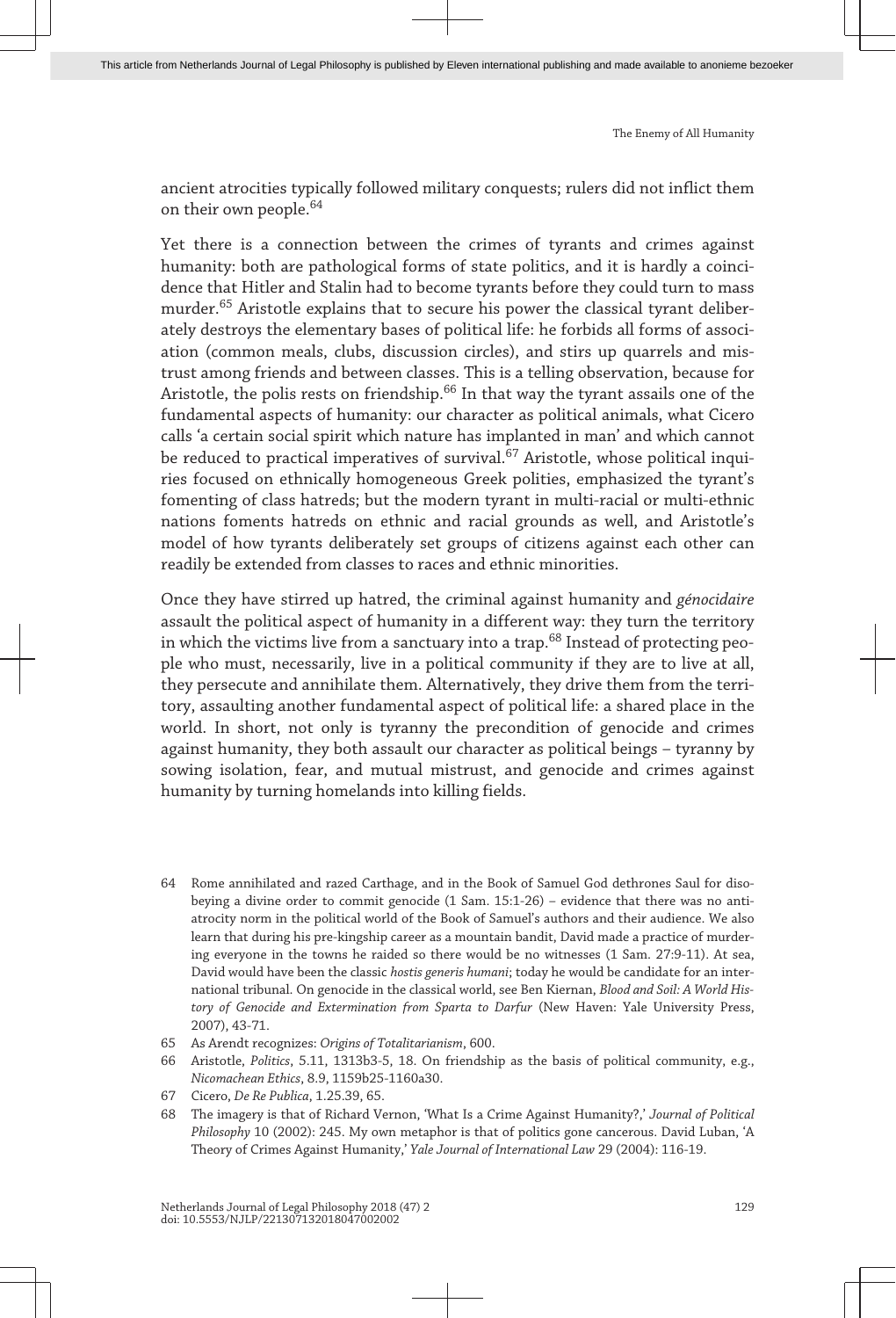As a matter of positive law, it is untrue that crimes against humanity can be committed only by a state and its agents. Indeed, the International Criminal Court's Pre-Trial Chamber has held that the organization that plans and executes crimes against humanity need not even be state-like. $69$  Nor is it true that such crimes are committed only in territory the organization has under its effective control: bombing a civilian population in another country is, legally, a crime against humanity as well as a war crime. Historically, however, Nazi persecutions and exterminations in Germany and occupied territory are the paradigm crimes against humanity, and abuse of state power is the conceptual heartland of such crimes.<sup>70</sup> Paradigmatically they are statist offenses, committed by states or statelike entities like warlords who control territory, combining tyranny with terror.<sup>71</sup>

In short, the modern *hostis generis humani* shares far more DNA with the ancient tyrant than with the ancient pirate, and his misdeeds are more likely offenses committed by and through states than against states.

### **3 Analyzing the hostis generis humani**

The time has come to move from genealogy to analysis. The concept of *hostis generis humani* is ambiguous along three dimensions. First, recall that all the legal expansions of the concept beyond the original restriction to pirates occurred for jurisdictional, not substantive, reasons. Piracy was a universal jurisdiction offense, for two reasons we have already seen: first, the pirate threatens the ships and coastal settlements of all nations (Cicero's common enemy claim); and second, pirate attacks on shipping occur on the high seas, outside any state's territorial jurisdiction. Universal jurisdiction provides legal convenience in the effort to suppress piracy, and it does so without stepping on any state's territorial toes. When Great Britain labeled slave-traders pirates, when Gideon Hausner invoked the pirate analogy in the trial of Eichmann, and when Filártiga's counsel likened

<sup>69</sup> Situation in the Republic of Kenya, Case No. ICC-01/09, Decision Pursuant to Article 15 of the Rome Statute on the Authorization of an Investigation into the Situation in the Republic of Kenya (Mar. 31, 2010) [hereinafter, Kenya Article 15 Decision].

<sup>70</sup> So Vernon and I have both argued. Luban, 'Theory of Crimes Against Humanity,' 108-9, 117; Vernon, 'What Is a Crime Against Humanity?,' 242, 244-45.

<sup>71</sup> Thus, I am inclined to agree with Judge Kaul's dissent in the Kenya case cited above. Kaul argues 'that the historic origins are decisive in understanding the specific nature and fundamental rationale of this category of international crime [i.e., crimes against humanity].' Kenya Article 15 Decision, dissenting opinion of Judge Hans-Peter Kaul, § 65. Judge Kaul argues against broadening the focus from state-like organizations to any organization that 'has the capability to perform acts which infringe on basic human values.' He warns that doing so blurs lines 'between international crimes and human rights infractions; between international crimes and ordinary crimes; between those crimes subject to international jurisdiction and those punishable under domestic penal legislation.' Ibid., §§ 52-53, 65. Similarly, Antonio Cassese warns against expanding the category of crimes against humanity to include international terrorism. Antonio Cassese, 'Terrorism is Also Disrupting Some Crucial Legal Categories of International Law,' *European Journal of International Law* 12, no. 5 (2001): 994-95.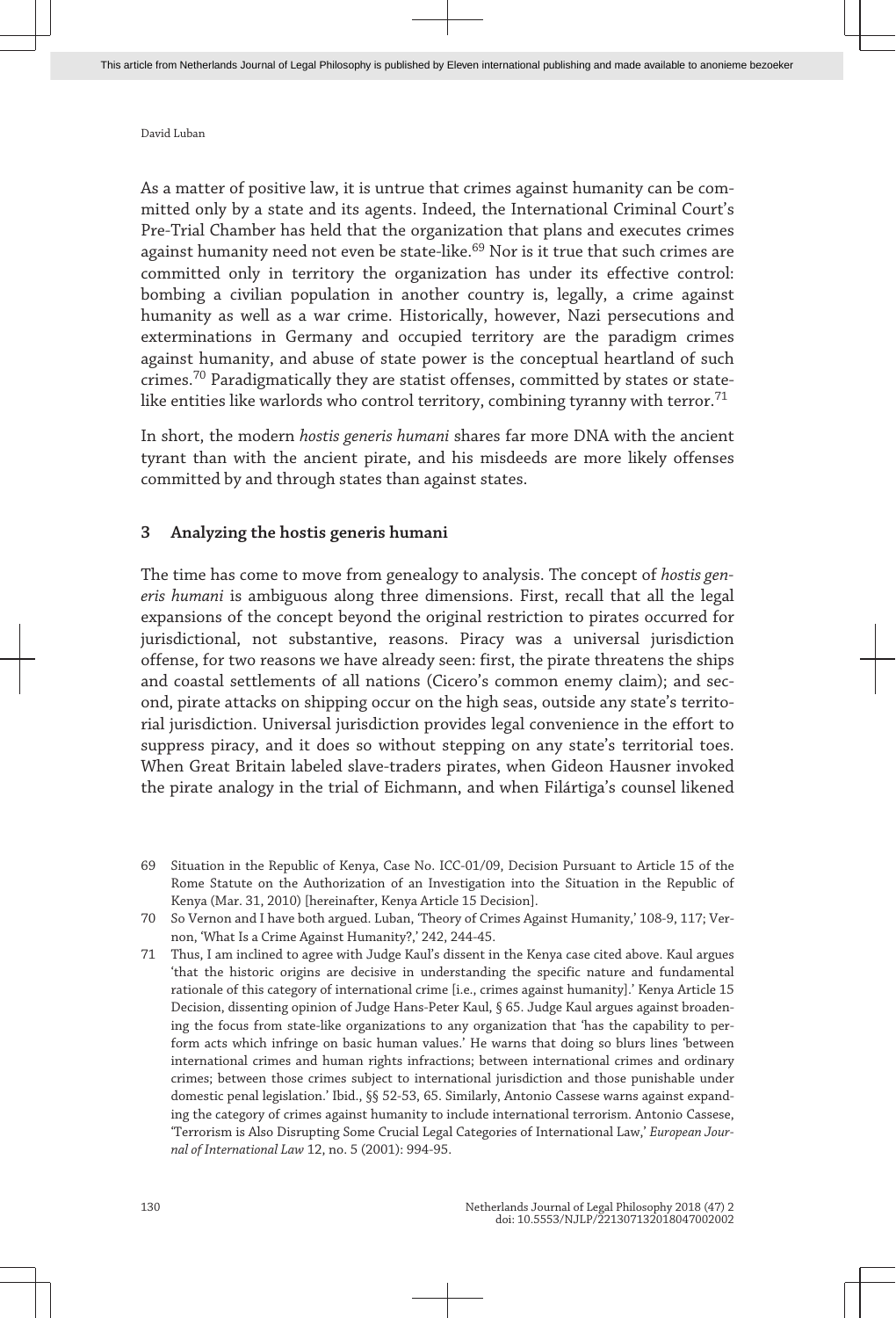torturers to pirates, it was always in the context of an argument for universal jurisdiction.

On the other hand, the basis for calling someone *hostis generis humani* arises from the substantive character of the evils the criminal inflicts, and both the *Eichmann* and *Filártiga* courts emphasize the fundamental evil of genocide and torture to justify the pirate analogy. For Arendt too, the significance of the label *hostis generis humani* is wholly substantive, not jurisdictional.<sup>72</sup> (Recall that she rejects the pirate analogy and universal jurisdiction.) Hence the first dimension of ambiguity: is *hostis generis humani* primarily a substantive or a jurisdictional concept?

The second ambiguity is even more important. 'Enemy' is war talk, not law talk; 'crime' is law talk. Is the *hostis generis humani* a military enemy or a criminal (against humanity)? Or, as a third possibility, are such *hostes* outlaws, neither adversary nor criminal, and therefore deserving neither belligerents' rights nor the rights of criminal defendants – as the Bush administration described Guantánamo captives? Are *hostes* to be tried and punished (if found guilty), or militarily attacked, or disposed of as their captor sees fit? Recall Vattel's pronouncement: 'All nations have a right to join in a confederacy for the purpose of punishing or even exterminating' enemies of the human species. Which is it, punishment or extermination?

Finally, and most obviously, what does 'humanity' mean? Schmitt warns that any existing political group that claims to speak in the name of humanity is trying to cheat by denying its enemies the quality of being human – a warning we must take to heart.<sup>73</sup> But we can still ask whether there is a legitimate concept of humanity that does not carry such baggage. Is it the set of all living human individuals (or, alternatively, the set of all past, present, and future human individuals)? Or does 'humanity' name a property or quality, as Arendt implied when she

<sup>72</sup> I analyze what she takes the nature of that substantive evil to be in David Luban, 'Arendt on the Crime of Crimes,' *Ratio Juris* 28 (2015): 307-25.

<sup>73</sup> Schmitt, *Concept of the Political*, 54. Would that Schmitt took his warning to heart when, the same year as *Kristallnacht*, he labeled Jews the enemies of all state vitality. Carl Schmitt, *The Leviathan in the State Theory of Thomas Hobbes*, trans. George Schwab and Erna Hilfstein (Chicago: University of Chicago Press, 2008 [1938]), 9, 60, 70.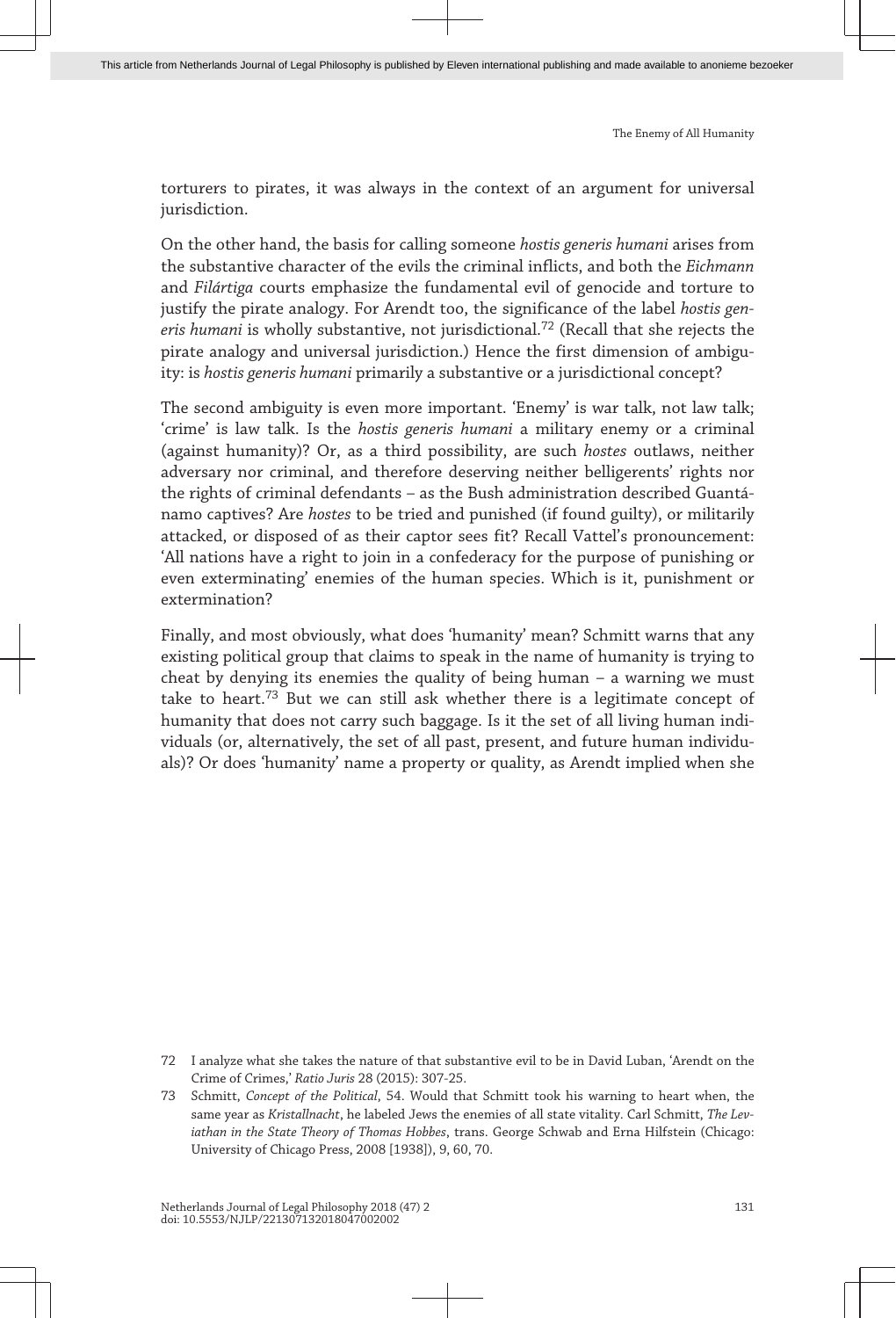described genocide as a 'crime against the human status'?<sup>74</sup> Or, finally, does it mean something closer to what Cicero meant: a universal or cosmopolitan community?

I start with the second question, which will shed light on the first and third as well. It's useful to consider Antony Duff's criticism of the *hostis generis humani* concept. According to Duff's well-known theory of criminal trials and punishments, the point of domestic criminal justice systems is to call errant members of their community to account for violating norms that all members can be counted on to share. Duff objects to the legal concept of *hostis generis humani* because it signifies exclusion from all communities, and therefore it has nothing to do with members calling other members to account. Duff therefore understands the term to refer solely to military enemies or outlaws, where an 'outlaw' is not a criminal but, literally, someone outside of a community's law. Outlaws of all humanity would be those so far beyond the human pale that no human communities share norms with them. Under either interpretation, military enemy or outlaw, the *hostis generis humani* cannot be called to account in a court of law, only killed or immobilized.<sup>75</sup> It follows that when Arendt called Eichmann a new kind of criminal, but also *hostis generis humani*, she contradicted herself – he could be one or the other, but not both.

If that truly were the significance of *hostis generis humani*, it would be conceptually absurd to put pirates, slave-traders, or torturers on trial as *hostes generis humani*. Vattel's alternatives of punishment or extermination would present no alternative at all: only extermination, or at least incapacitation, would be permitted. The Israelis should have killed Eichmann on the spot – for, if Eichmann was truly *hostis generis humani*, the court had no business putting him on trial. But that conclusion seems absurd, and Duff concludes that rather than accept absurdity we should expunge the concept of *hostis generis humani* from the law. It is incoherent and dangerous.

- 74 Arendt, *Eichmann in Jerusalem*, 257. Arendt tells us that she takes the phrase from the French prosecutor at Nuremberg, François de Menthon. See Nuremberg Trial Proceedings, vol. 5, 405 (afternoon session of Jan. 17, 1946). In fact, Menthon's phrase was *la condition humaine*. (For the French original, see the Gallica database, http://gallica.bnf.fr/ark:/12148/bpt6k9758256f/f416. [image,](http://gallica.bnf.fr/ark:/12148/bpt6k9758256f/f416.image) 410.) Presumably, Arendt followed the English translation as 'human status' to avoid confusion with her own concept of the human condition in her eponymous book. What Arendt means by 'the human status' is the fact that we live in a plurality of peoples, and genocide assaults a people as such. Menthon meant something entirely different, namely that human beings are both material and spiritual beings; see Nuremberg Trial Proceedings, vol. 5, 406-7 (afternoon session of Jan. 17, 1946). He asserted that 'the sin against the spirit is the original sin of National Socialism from which all crimes spring.' *Ibid*., 372 (morning session of Jan. 17, 1946). Menthon's philosophical background was Catholic personalism; see Samuel Moyn, *Christian Human Rights* (Philadelphia: University of Pennsylvania Press, 2015), 89-90. His emphasis on the spirit is decidedly not Arendt's view.
- 75 Antony Duff, 'Authority and Responsibility in International Criminal Law,' in *The Philosophy of International Law*, eds. Samantha Besson and John Tasioulas (Oxford: Oxford University Press, 2010), 593-97, 602-3.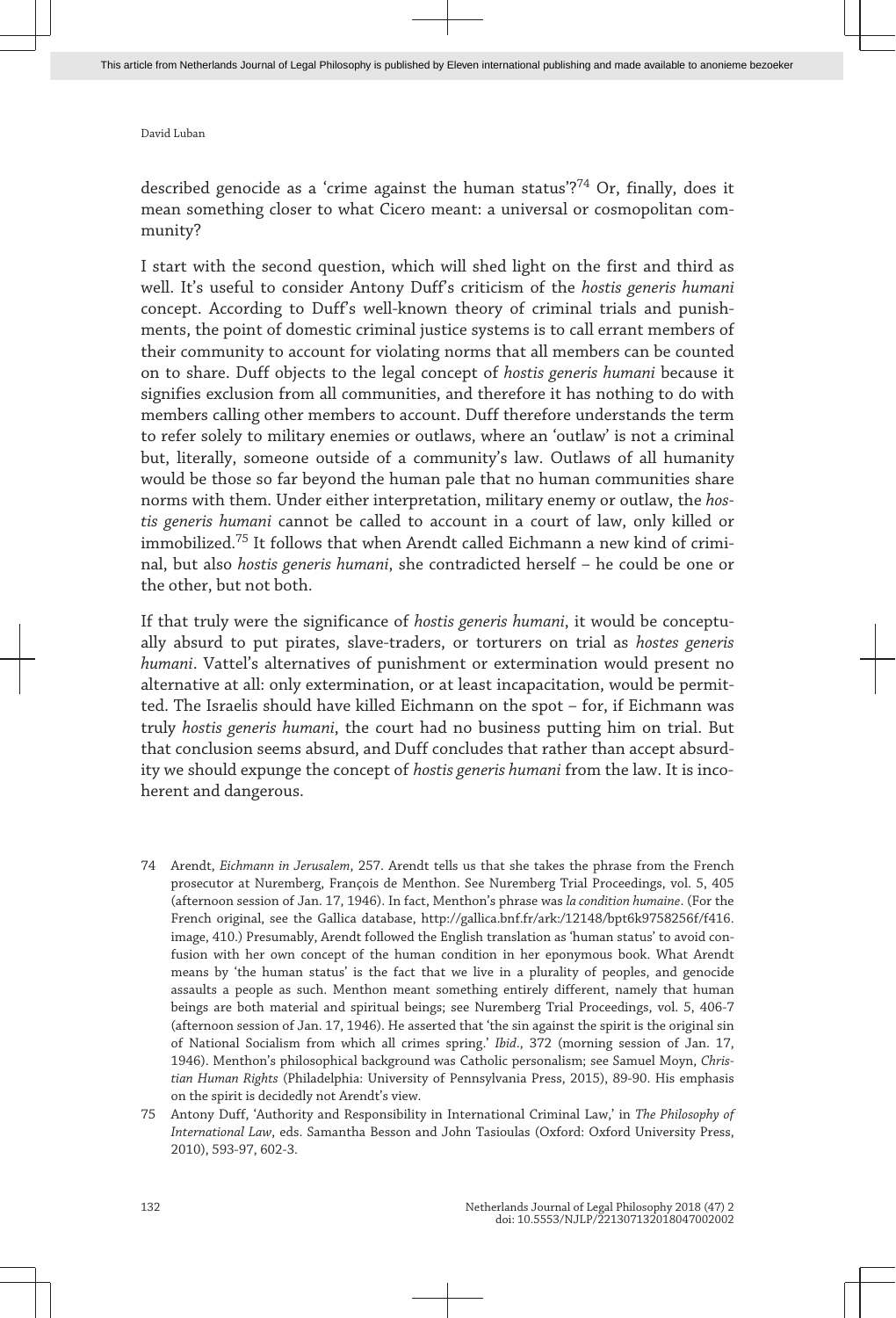Why 'dangerous'? A dramatic illustration is the use of the epithet 'enemy of humanity' by the most radical factions of the French Revolution to denounce their opponents. It culminated in the March 1793 decrees by which the Jacobins declared counterrevolutionaries *hors-la-loi* – outside the law, outlaws – who could be executed without trial.<sup>76</sup>

Undoubtedly, calling someone an enemy of all humanity risks dehumanizing him. The most extreme example is a non-legal usage of *hostis generis humani* I have not previously mentioned: it was one of the names of Satan in medieval demonology.<sup>77</sup> Remember that Cicero called tyrants monsters in human form, and Vattel used similar language for aggressors. The Nazis called Jews bacilli; Hutu Power demagogues called Tutsis *inyenze*, cockroaches. Animalizing or demonizing human beings makes genocide easier, just as it made colonial conquest of 'savages' easier in the Age of Exploration.<sup>78</sup> Duff is right that such toxic metaphors should be expunged from the vocabularies of law and war.

Yet does the concept of *hostis generis humani* really pose such a threat to legality? It has been in the vocabulary of the law for nearly six hundred years, and only the most radical Jacobins thought it ruled out criminal prosecutions.<sup>79</sup> Quite the contrary: the modern motivation to use the label *hostis generis humani* has been to put radical evil on trial, not to preclude such trials. The point is to expand, not contract, the rule of law. Duff argues that this is a conceptual mistake, but perhaps the mistake is reading *hostis generis humani* to apply only to outlaws and military enemies. Notwithstanding Vattel's dehumanizing language and his talk of extermination, there is no reason to suppose that he favors extermination over criminal punishment. In contemporary parlance, Vattel proposes a 'capture or

- 76 Here I rely on Edelstein, *Terror of Natural Right,* 154-65.
- 77 Edelstein finds more than 230 uses of the phrase in medieval texts to refer to the devil; and in exorcism manuals, 'enemy of all mankind' is one of the thirteen names of Satan used to summon him – a label that made it easier to torture and kill the possessed. Edelstein, *Terror of Natural Right,* 31. The early seventeenth century, when these manuals were written, was the peak age of witch-panic and witch-hunts in Europe.
- 78 Francis Bacon applied the label *hostis generis humani* to 'such routs and shoals of people, as have utterly degenerate from the laws of nature.' These 'may be truly accounted (…) common enemies and grievances of mankind.' Francis Bacon, *Advertisement Touching a Holy War* (1622), in *Works of Francis Bacon Online*, vol. 13, 213, [https:// archive. org/ details/ worksoffrancisba13bacoiala.](https://archive.org/details/worksoffrancisba13bacoiala) Chillingly, he was referring to the West Indians, to justify colonial conquest. *Ibid*., 219.
- 79 Robespierre, who favored immediate execution of the king with no trial, called him a 'criminal against humanity' and his royalist supporters 'enemies of humanity.' Speech of 3 December 1792, reprinted in Michael Walzer, ed., *Regicide and Revolution: Speeches at the Trial of Louis XVI* (Cambridge: Cambridge University Press, 1974), 137-38. Rousseau had declared that 'every evildoer who attacks social right becomes a rebel and a traitor to the fatherland by his crimes, by violating its laws he ceases to be a member of it, and even enters into war with it.' *The Social Contract*, bk. 2, ch. 5, in Jean-Jacques Rousseau, *The Social Contract and Other Later Political Writings*, ed. and trans. Victor Gourevitch (Cambridge: Cambridge University Press, 1997), 64-65. One Montagnard deputy read this passage aloud at the trial of the king. Edelstein, *Terror of Natural Right,* 156. Saint-Just echoed Rousseau's reasoning in his speech to the Convention on why Louis must be tried by the Convention itself rather than a tribunal – but unlike Robespierre, he did favor a trial. Speech of 13 November 1792, reprinted in Walzer, *Regicide and Revolution*, 125.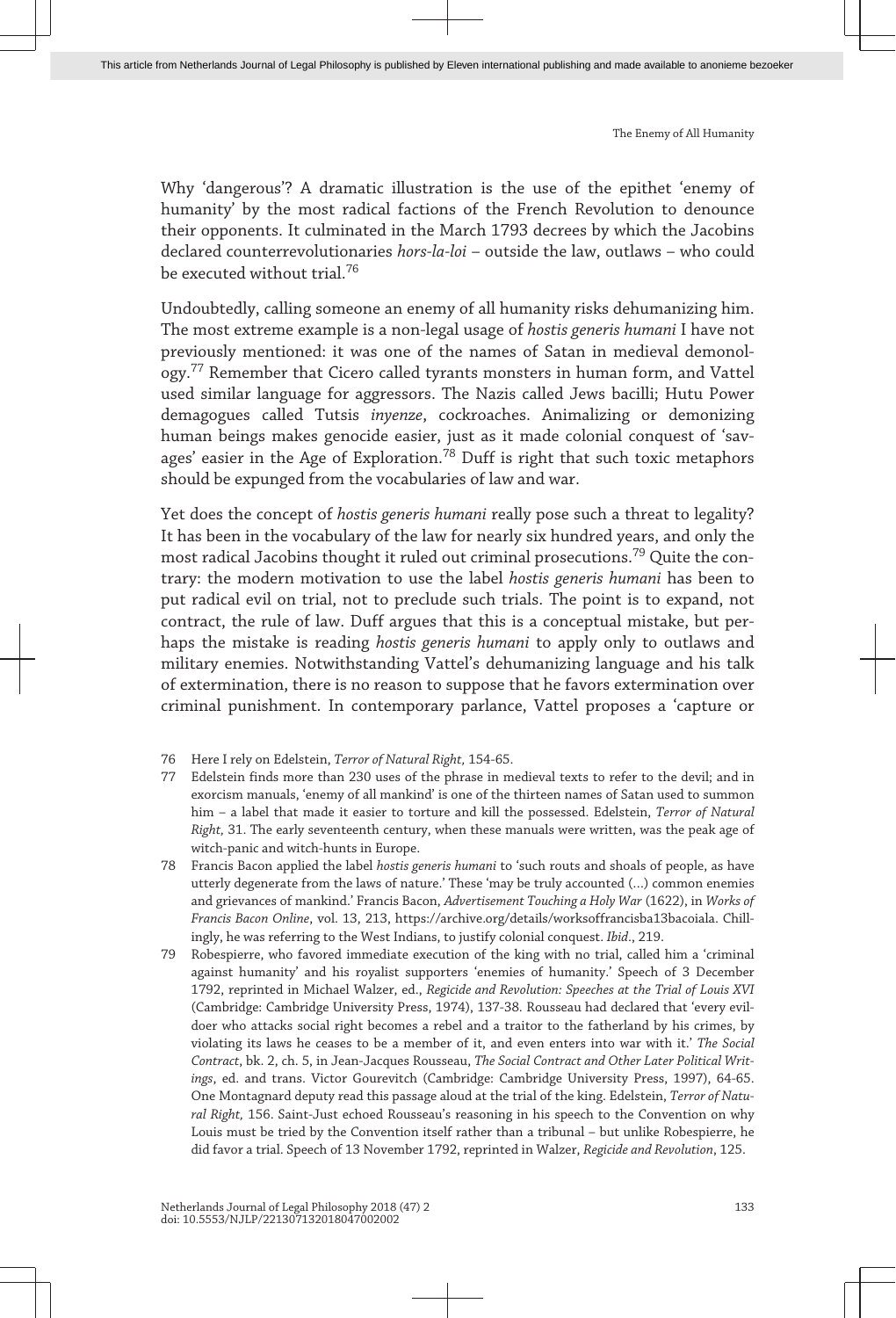kill' policy, where capture entails a subsequent fair trial. Admittedly, declaring a wrongdoer to be an 'enemy of humanity' issues a license to use force against the enemy if that is the only way to suppress his evil deeds. But it is not a demand for killing rather than capture, let alone killing at the moment of capture.

Early modern writers including Gentili and Grotius defended humanitarian military interventions to punish a foreign prince's tyrannical cruelties.<sup>80</sup> I disagree that war is ever a legitimate instrument of punishment – say rather that it may be a legitimate instrument to end the cruelties and bring the tyrant to account before a tribunal.<sup>81</sup> The tribunal matters, and in this connection Hausner's 'mark of Cain' language is very much to the point. We must not forget how the biblical story continues. God calls Cain to account and banishes him from human society. But Cain protests that the punishment is too harsh – it would make him fair game for anyone to kill. And God agrees: God protects Cain by threatening sevenfold punishment of whoever spills his blood (Gen. 4:15-16). Hausner must have realized that the mark of Cain is the sign of Cain's protection, not of his *homo sacer*-like removal from all protection. Only putting Eichmann on trial, not gunning him down in Buenos Aires, reflects the full import of the Cain story. The mark of Cain is, metaphorically, the protection offered by the rule of law.

Suppose we purge dehumanizing analogies from our moral vocabulary, and limit the implications of *hostis generis humani* designation to fair trial and punishment (allowing violent repression only when capture is impossible). In that case, Schmitt's concern about 'extreme inhumanity' against the enemy no longer seems pressing. Even so (one might object), given its amazing potential for abuse, why not expunge the inflammatory concept of an enemy of all humanity from our moral vocabulary?

The answer is that no other term quite captures the twin nature of atrocity and persecution crimes that makes the idea of international criminal justice imperative: that they are radically evil, and that they are everyone's business. 'Crime against humanity' might do, but the law has assigned it a more restricted scope, as a term of art for one species of the core crimes.

To see how 'enemy of humanity' can be purged of its poisonously dehumanizing connotations, we must confront the third question mentioned above: what is 'humanity'? Humanity cannot simply be the set of all human beings; a mathematical set has no moral or legal significance. Nor can 'humanity' be a political community, because of course there is no political community of humanity. There is a so-called international community, meaning a rudimentary political organization

<sup>80</sup> See Gentili, *De Iure Belli Libre Tres*, ch. 7, 'On Defending the Subjects of Another Sovereign'; Martinez, *Slave Trade*, 117-18; Grotius, *Rights of War and Peace*, 1021 ('grievous Violations of the Law of Nature and of Nations').

<sup>81</sup> David Luban, 'War as Punishment,' *Philosophy & Public Affairs* 39 (2011): 299-330. See also Steven Galoob, 'Retributivism and Criminal Procedure,' *New Criminal Law Review* 20 (2017): 465-505, demonstrating that retributive punishment requires due process of law.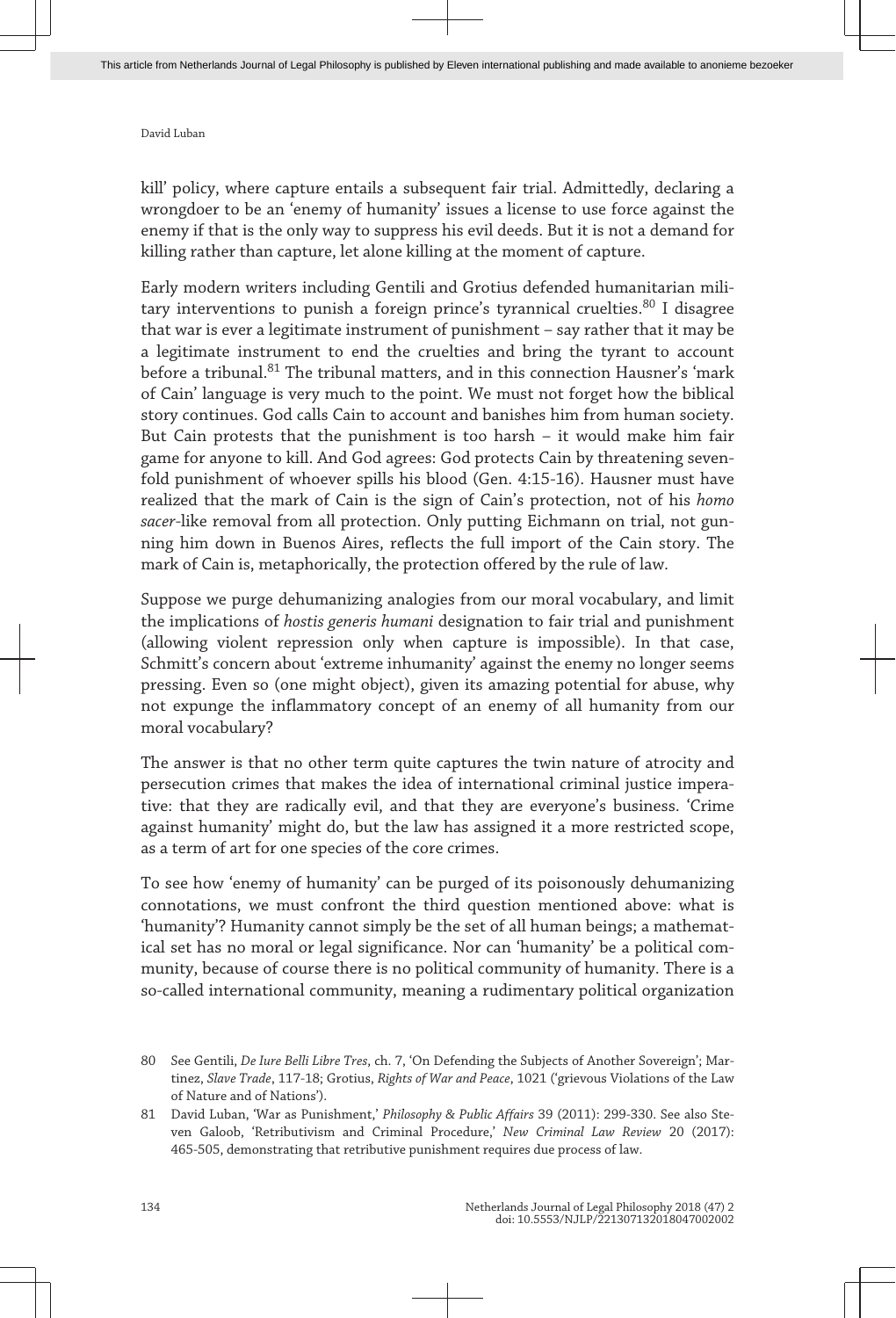of states, but I have insisted that it is an ontological and moral error to subsume human beings to their states.

Duff himself provides the answer to our question. He argues, correctly, that 'humanity' is a moral community, if not a political community. That answer was already implicit when Cicero spoke of the 'immense fellowship of the human species.' One might object that there *is* no moral community of human beings, nor has there ever been. The pull of particular communities overpowers the pull of the universal. To this, Duff responds – again correctly – that the moral community of human beings is 'embryonic.' It is 'as much a matter of moral aspiration as empirical fact.<sup>'82</sup> It is a project, and we further this project by articulating cosmopolitan norms to which the enemy of humanity will be held accountable, whether or not he recognizes them.

It might be objected that, by definition, a *moral* community can tender only moral judgments, not promulgate criminal laws and hold people accountable for violating them. A proper system of criminal justice can spring only from a constituted political community, else it is mere vigilantism.

Certainly, vigilantes claiming to punish on behalf of humanity are a frightening prospect. At the same time, I think the objection rests on two false assumptions. First, it wrongly supposes that moral communities can only judge, not act. But moral communities are more than scorekeepers of good and evil, and moral judgment is more than commentary – it is action-guiding. One way a moral community acts is by working through the channels of existing political structures (domestic legal systems, the United Nations, the Rome Treaty) to institutionalize its judgments. That is not vigilantism.

Second, the objection wrongly assumes that only a full-service world government would have the authority to create cosmopolitan norms for calling radical evil to account – as though a moral community, lacking authority to govern everything, cannot govern anything. In reality, there is little difference between a moral community enlisting pre-existing state or international institutions to further criminal accountability and actions by those institutions.

What I have just described in abstract terms is, concretely, nothing less than the project of international criminal justice as it has developed from Nuremberg to the present. In his opening statement at the Nuremberg Trial, prosecutor Robert Jackson posed a possible objection to the trial: 'It may be said that this is new law, not authoritatively declared at the time [the defendants] did the acts it condemns, and that this declaration of the law has taken them by surprise.' Jackson responded, 'I cannot, of course, deny that these men are surprised that this is the law; they really are surprised that there is any such thing as law.'<sup>83</sup> I remarked earlier that tyrants are above the law; they understand their own sovereignty

<sup>82</sup> Duff, 'Authority and Responsibility,' 599, 601 n. 41.

<sup>83</sup> The Trials of the Major War Criminals Before the International Military Tribunal (Nuremberg), vol. 2 (Nov. 21, 1945), 143.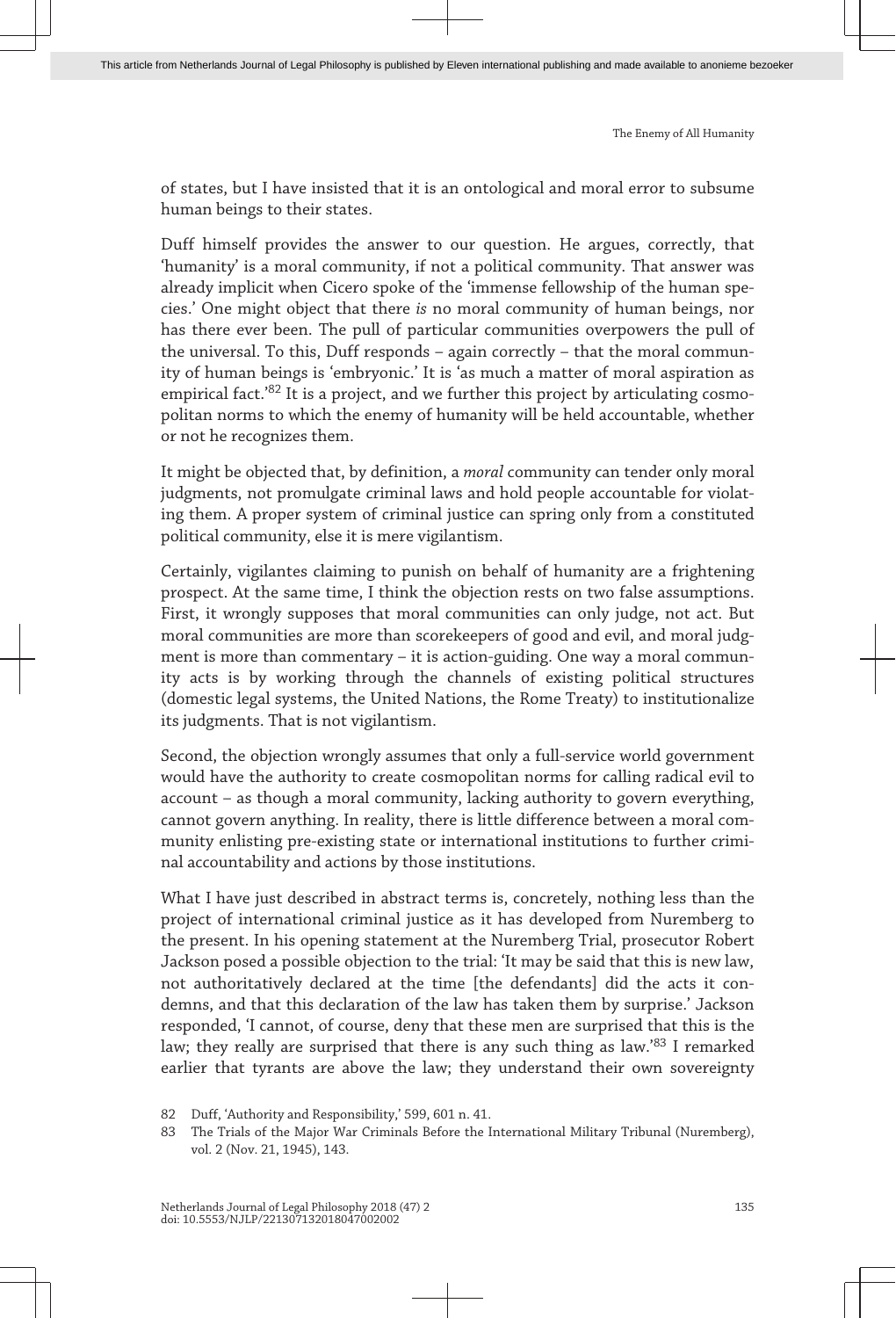along Schmittian lines, as the power to declare the exception. No wonder, then, that tyrants are surprised and resentful when outsiders hold them to account. How dare an outsider hold me to account! I am the sovereign; I am the state. I declare the exception, so I am above the law and beyond its grasp.

We create the moral community of humanity by insisting that there *is* no power to declare the exception to norms against radical evil. By establishing a practice of calling tyrants to account, we create those norms as norms. We insist that the enemy of all humanity is, in fact, a member of humanity and accountable to humanity. In that way, by adopting what I will call the *standpoint of humanity*, we further the normative project of creating humanity as a moral community.<sup>84</sup> This answers Duff's conceptual objection: that calling someone an 'enemy of all humanity' means we cannot call him to account as the criminal process requires. Duff's reason, recall, is that we have excluded him from any community whose shared norms are the basis of criminal accountability – an exclusion that echoes Cicero's no-promises claim about pirates, because their conduct removes them from the immense fellowship of human society. Adopting the standpoint of humanity rejects such exclusion claims. It insists that the enemy of humanity belongs to a cosmopolitan community that can hold him or her to account. The 1949 Geneva Conventions adopted the standpoint of humanity when they established universal jurisdiction over 'grave breaches,' in effect conscripting war fighters and those who control them into a cosmopolitan community, whether they recognize it or not.

Adopting the standpoint of humanity is not without its costs. Perceptively, Arendt once wrote of 'the terror of the idea of humanity.' What she meant is the terror that comes with accepting the perpetrator of radical evil as one of us, not a monster or a wild animal. 'For the idea of humanity, when purged of all sentimentality, has the very serious consequence that in one form or another men must assume responsibility for all crimes committed by men and that all nations share the onus of evil committed by all others.'85 The new type of criminal she recognized in Adolf Eichmann is a more or less ordinary man recruited to an extraordinary project of radical evil. He is in actual fact *hostis generis humani*, but he is no less one of us. Arendt remarks: 'Shame at being a human being is the purely individual and still non-political expression of this insight.' This is not to say, fatuously, that we are all Eichmanns. By luck or by choice, we did not do what Eichmann did. The cost of holding an Eichmann to account is accepting him as part of the immense fellowship of the human species, not dismissing him as a monster. The reason to call him an enemy of humanity is that his crimes negate the very possibility of that fellowship and the political responsibilities it imposes.

<sup>84</sup> Adopting this standpoint is, I take it, Ruti Teitel's aim in *Humanity's Law* (Oxford: Oxford University Press, 2013).

<sup>85</sup> Hannah Arendt, 'Organized Guilt and Universal Responsibility,' in *Essays in Understanding 1930-1954*, ed. Jerome Kohn (San Diego: Harcourt Brace, 1994), 131.